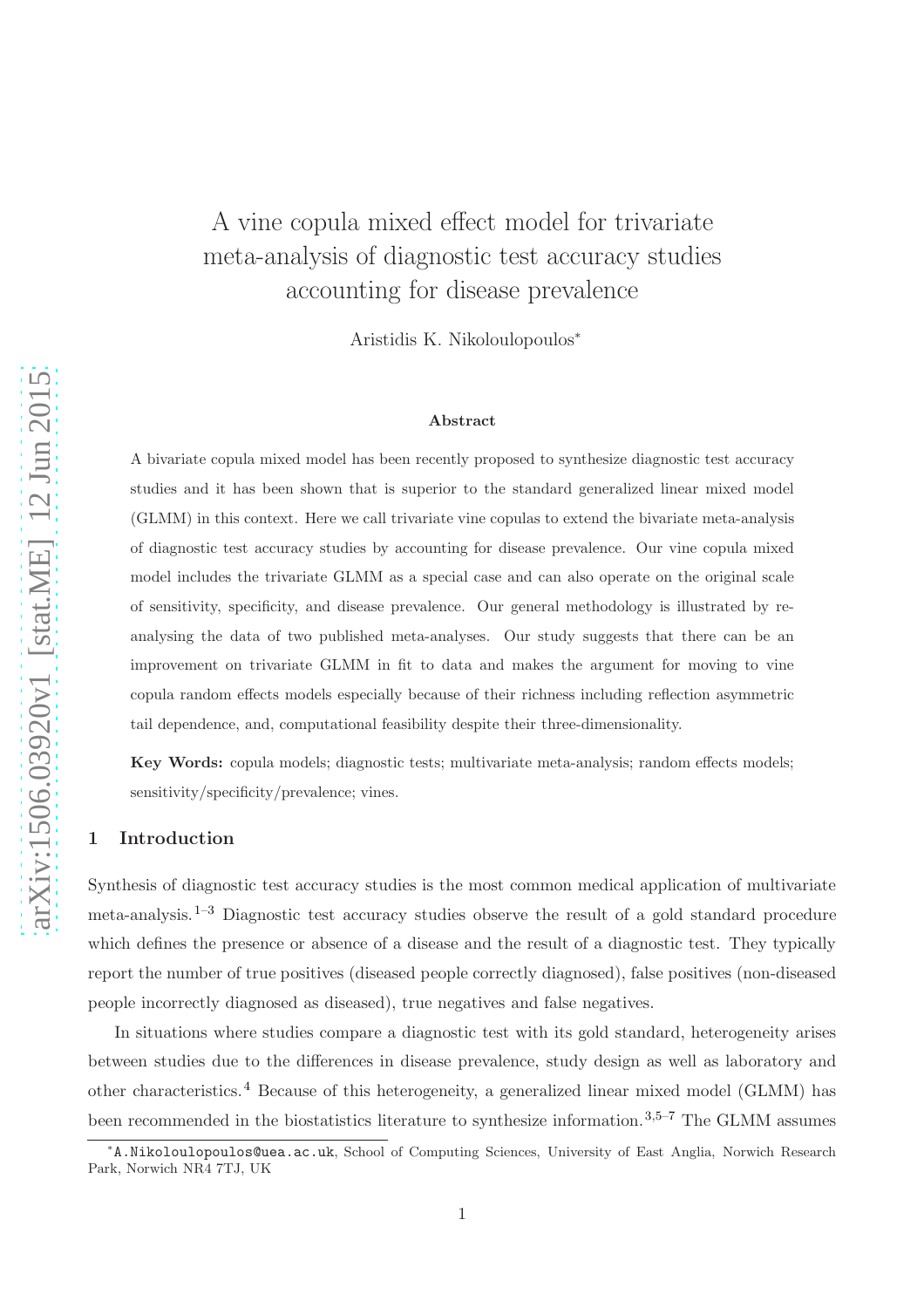independent binomial distributions for the true positives and true negatives, conditional on the latent pair of transformed (via a link function) sensitivity and specificity in each study. The random effects (latent pair of transformed sensitivity and specificity) are jointly analysed with a bivariate normal (BVN) distribution.

However, it is reported in the literature that sensitivity and specificity may not reflect the clinical utility of a diagnostic test; such clinical utility depends on the prevalence of disease in the population to which the diagnostic test is applied.<sup>[8](#page-21-5)</sup> Furthermore, many empirical studies have shown the assumption of independence between the sensitivity/specificity with disease prevalence for a dichotomous disease status is likely to be violated.  $9-11$  $9-11$ 

To this end, Chu et  $al$ <sup>[8](#page-21-5)</sup> extended the bivariate GLMM to a trivariate GLMM by also accounting for disease prevalence. In the same manner, the trivariate GLMM assumes independent binomial distributions for the true positives, true negatives, and diseased persons conditional on a latent vector of transformed (via a link function) sensitivity, specificity, and prevalence in each study. The random effects herein are jointly analysed with a trivariate normal (TVN) distribution.

In this paper we propose a vine copula mixed model as an extension of the trivariate GLMM by rather using a vine copula representation of the random effects distribution with normal and beta margins. Our general model (a) includes the trivariate GLMM as a special case, (b) can also operate on the original scale of sensitivity, specificity, and prevalence, and (c) can also provide tail dependencies and asymmetries.

In fact, we extend the copula mixed model proposed by Nikoloulopoulos<sup>[12](#page-21-8)</sup> to the trivariate case accounting for disease prevalence. There are many simple bivariate copula families, but generally their multivariate extensions have limited dependence structures. For example, Archimedean copulas in more that two dimensions allow only exchangeable structure with a narrower range of negative dependence as the dimension increases.<sup>[13](#page-21-9)[,14](#page-21-10)</sup> The multivariate normal  $(MVN)$  copula generated by the MVN distribution inherits the useful properties of the latter, thus allowing a wide range for dependence, and overcomes the drawback of limited dependence inherent in simple parametric families of copulas.[15](#page-21-11) However, it provides tail independence and reflection symmetry, thus it is not suitable when data display dependence among extreme values and inferences based on multivariate tail probabili-ties are needed.<sup>[16](#page-21-12)</sup> In Nikoloulopoulos<sup>[12](#page-21-8)</sup> it has shown that such asymmetries are expected in binary data from diagnostic accuracy test studies and summary receiver operating characteristic inference is particularly based on bivariate tail probabilities.

In recent years, a popular and useful approach is the vine pair-copula construction which is based on  $d(d-1)/2$  bivariate copulas, of which some are used to summarize conditional dependence; a special case occurs if all of these bivariate copulas are BVN, and then the parametrization of an MVN copula is a set of correlations and partial correlations that are algebraically independent in  $(-1, 1)^{d(d-1)/2}$ . [17](#page-21-13)[,18](#page-21-14)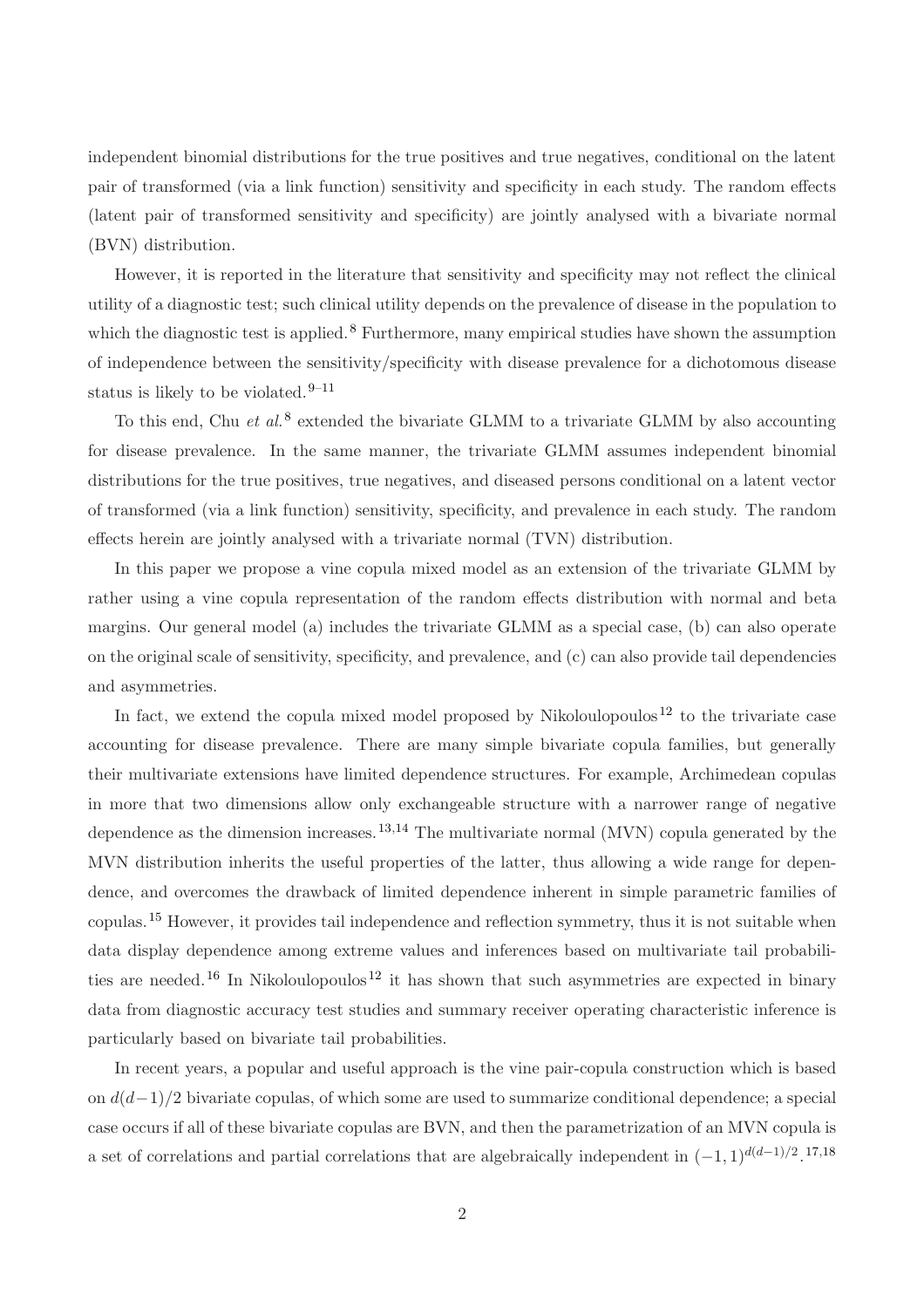The d-dimensional vine copulas can cover flexible dependence structures through the specification of  $d-1$  bivariate marginal copulas at level 1 and  $(d-1)(d-2)/2$  bivariate conditional copulas at higher levels; at level  $\ell$  for  $\ell = 2, \ldots, d - 1$ , there are  $d - \ell$  bivariate conditional copulas that condition on  $\ell-1$  variables. Vine copulas include MVN as special case, but can also cover reflection asymmetry and have upper/lower tail dependence parameters being different for each bivariate margin  $(i, j)$ . Joe  $et al.<sup>16</sup>$  $et al.<sup>16</sup>$  $et al.<sup>16</sup>$  have a main theorem that says that all bivariate margins of the vine copula have upper/lower tail dependence if the bivariate copulas at level 1 have upper/lower tail dependence.

A vine copula approach for meta-analysis of diagnostic accuracy studies was recently proposed by Hoyer and Kuss[19](#page-21-15) who explored the use of a trivariate vine copula model for observed discrete variables (number of true positives, true negatives, and diseased persons) which have beta-binomial margins. This model is actually an approximation of the vine copula mixed model with beta margins for the latent vector of sensitivity, specificity, and prevalence. Nikoloulopoulos<sup>[12](#page-21-8)</sup> has extensively studied the small-sample and theoretical efficiency of this approximation in the bivariate case.<sup>[20](#page-21-16)</sup> It was clearly shown that this approximation is an inefficient approach; it leads to substantial downward bias for the estimates of the dependence and bias for the meta-analytic parameters for fully specified copula mixed models. This evolves because there are serious problems on modelling assumptions under the case of heterogeneous study sizes. If the number of true positives, true negatives, and diseased persons do not have a common support over different studies, then one cannot conclude that there is a copula.

Furthermore, Hoyer and Kuss<sup>[19](#page-21-15)</sup> compared fits and inference for vine copulas, when the bivariate copulas are all reflection symmetric, i.e., Placket or BVN. In this paper, we make the first use of vine copulas with bivariate linking copulas that can have upper tail dependence different from lower tail dependence. This provides a means to check if there is some reflection asymmetry in the joint tails of diagnostic accuracy data from binary test outcomes.

The remainder of the paper proceeds as follows. Section [2](#page-3-0) summarizes the standard GLMM for synthesis of diagnostic test accuracy studies accounting for disease prevalence. Section [3](#page-3-1) has a brief overview of relevant vine copula theory and then introduces the vine copula mixed model for diagnostic test accuracy studies accounting for disease prevalence, discusses its relationship with existing models, and provides computational details for maximum likelihood estimation. Section [4](#page-9-0) discusses practical issues for (trivariate) vine copula modelling that have been neglected in Hoyer and Kuss<sup>[19](#page-21-15)</sup>. Section [5](#page-12-0) contains small-sample efficiency calculations to investigate the effect of misspecifying the random effects distribution on parameter estimators and standard errors. Section [6](#page-14-0) presents applications of our methodology to two data frames with diagnostic accuracy data from binary test outcomes. We conclude with some discussion in Section [7,](#page-20-0) followed by a brief section with the software details.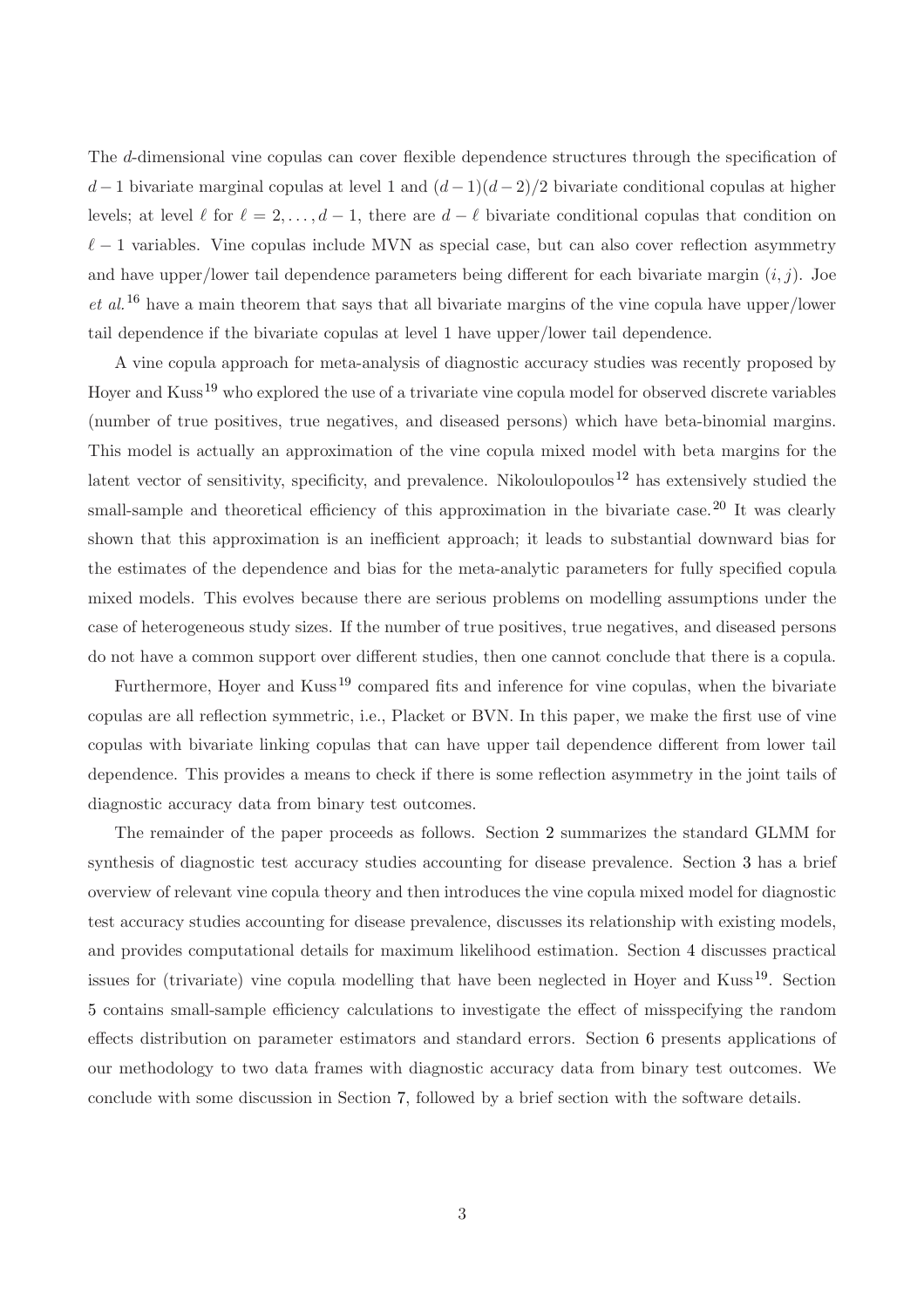## <span id="page-3-0"></span>2 The standard GLMM

We first introduce the notation used in this paper. The focus is on two-level (within-study and between-studies) cluster data. The data are  $(y_{ij}, n_{ij}), i = 1, ..., N, j = 1, 2, 3$ , where j is an index for the within study measurements and  $i$  is an index for the individual studies.

The standard two-level model of meta-analysing diagnostic test accuracy studies accounting for disease prevalence<sup>[3](#page-21-1)[,8](#page-21-5)</sup> lies in the framework of mixed models<sup>[21](#page-21-17)</sup>. The within-study model assumes that the number of true positives  $Y_{i1}$ , true negatives  $Y_{i2}$ , and diseased persons  $Y_{i3}$  are conditionally independent and binomially distributed given  $\mathbf{X} = \mathbf{x}$ , where  $\mathbf{X} = (X_1, X_2, X_3)$  denotes the trivariate latent (random) vector of transformed sensitivity, specificity, and disease prevalence. That is

<span id="page-3-2"></span>
$$
Y_{i1}|X_1 = x_1 \sim \text{Binomial}(n_{i1}, l^{-1}(x_1));
$$
  
\n
$$
Y_{i2}|X_2 = x_2 \sim \text{Binomial}(n_{i2}, l^{-1}(x_2));
$$
  
\n
$$
Y_{i3}|X_3 = x_3 \sim \text{Binomial}(n_{i3}, l^{-1}(x_3)),
$$
\n(1)

where  $l(\cdot)$  is a link function such as the commonly used logit. The between studies model assumes that **X** is TVN distributed with mean vector  $\boldsymbol{\mu} = (l(\pi_1), l(\pi_2), l(\pi_3))^{\top}$  and variance covariance matrix  $\left( \begin{array}{cc} \sigma_1^2 & \rho_{12}\sigma_1\sigma_2 & \rho_{13}\sigma_1\sigma_3 \end{array} \right)$ 2

$$
\Sigma = \begin{pmatrix} \rho_{12}\sigma_1\sigma_2 & \sigma_2^2 & \rho_{23}\sigma_2\sigma_3 \\ \rho_{13}\sigma_1\sigma_3 & \rho_{23}\sigma_2\sigma_3 & \sigma_3^2 \end{pmatrix}.
$$
 That is  
\n
$$
\mathbf{X} \sim \text{TVN}(\boldsymbol{\mu}, \boldsymbol{\Sigma}).
$$
\n(2)

The models in [\(1\)](#page-3-2) and [\(2\)](#page-3-3) together specify a GLMM with joint likelihood

$$
L(\pi_1, \pi_2, \pi_3, \sigma_1, \sigma_2, \sigma_3, \rho_{12}, \rho_{13}, \rho_{23}) = \prod_{i=1}^N \int \int \prod_{j=1}^3 g(y_{ij}; n_{ij}, l^{-1}(x_j)) \phi_{123}(x_1, x_2, x_3; \boldsymbol{\mu}, \boldsymbol{\Sigma}) dx_1 dx_2 dx_3,
$$

where

<span id="page-3-3"></span>
$$
g(y; n, \pi) = {n \choose y} \pi^{y} (1-\pi)^{n-y}, \quad y = 0, 1, \dots, n, \quad 0 < \pi < 1,
$$

is the binomial probability mass function (pmf) and  $\phi_{123}(\cdot;\mu,\Sigma)$  is the TVN density with mean vector  $\mu$  and variance covariance matrix  $\Sigma$ . The parameters  $\pi_1$ ,  $\pi_2$  and  $\pi_3$  are those of actual interest denoting the meta-analytic parameters for the sensitivity, specificity, and disease prevalence, respectively, while the univariate parameters  $\sigma_1^2$ ,  $\sigma_2^2$ , and  $\sigma_3^2$  are of secondary interest denoting the variability between studies.

## <span id="page-3-1"></span>3 The vine copula mixed model for diagnostic test accuracy studies

In this section, we introduce the vine copula mixed model for diagnostic test accuracy studies and discuss its relationship with existing models. Before that, the first subsection has some background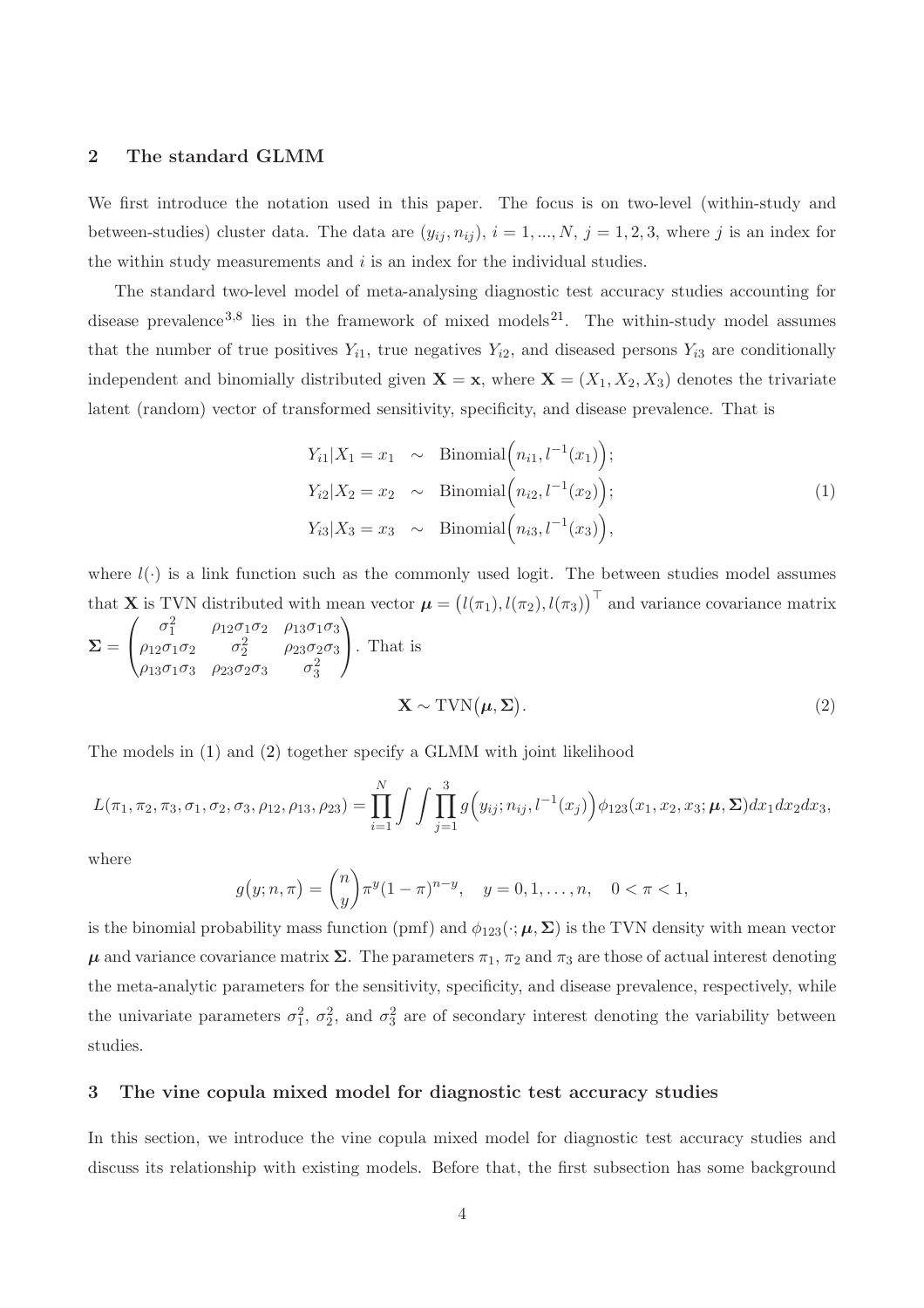on copula models. In Subsection [3.2](#page-5-0) and Subsection [3.3](#page-6-0) a vine copula representation of the random effects distribution with normal and beta margins respectively is presented. We complete this section with details on maximum likelihood estimation.

## 3.1 Overview and relevant background for vine copulas

A copula is a multivariate cdf with uniform  $U(0, 1)$  margins.<sup>[13](#page-21-9)[,18](#page-21-14)[,22](#page-21-18)</sup> If F is a d-variate cdf with univariate margins  $F_1, \ldots, F_d$ , then Sklar's<sup>[23](#page-21-19)</sup> theorem implies that there is a copula C such that

$$
F(x_1,\ldots,x_d)=C\Bigl(F_1(x_1),\ldots,F_d(x_d)\Bigr).
$$

The copula is unique if  $F_1, \ldots, F_d$  are continuous. If F is continuous and  $(Y_1, \ldots, Y_d) \sim F$ , then the unique copula is the distribution of  $(U_1, \ldots, U_d) = (F_1(Y_1), \ldots, F_d(Y_d))$  leading to

$$
C(u_1,\ldots,u_d) = F\Big(F_1^{-1}(u_1),\ldots,F_d^{-1}(u_d)\Big), \quad 0 \le u_j \le 1, j = 1,\ldots,d,
$$

where  $F_j^{-1}$  are inverse cdfs.<sup>[24](#page-21-20)</sup> In particular, if  $\Phi_d(\cdot; \mathbf{R})$  is the MVN cdf with correlation matrix

$$
\mathbf{R} = (\rho_{jk} : 1 \le j < k \le d)
$$

and  $N(0,1)$  margins, and  $\Phi$  is the univariate standard normal cdf, then the MVN copula is

$$
C(u_1, ..., u_d) = \Phi_d\left(\Phi^{-1}(u_1), ..., \Phi^{-1}(u_d); \mathbf{R}\right).
$$
 (3)

A copula C has reflection symmetry if  $(U_1, \ldots, U_d) \sim C$  implies that  $(1 - U_1, \ldots, 1 - U_d)$  has the same distribution  $C$ . This is apparently the case for the MVN copula. When it is necessary to have copula models with reflection asymmetry and flexible lower/upper tail dependence, then vine copulas are the best choice.<sup>[16](#page-21-12)</sup> The *d*-dimensional vine copulas are built via successive mixing from  $d(d-1)/2$  bivariate linking copulas on trees and their cdfs involve lower-dimensional integrals. Since the densities of multivariate vine copulas can be factorized in terms of bivariate linking copulas and lower-dimensional margins, they are computationally tractable. Depending on the types of trees, various vine copulas can be constructed. Two types are D-vines and C-vines.

For the d-dimensional D-vine, the pairs at level 1 are  $i, i + 1$ , for  $i = 1, \ldots, d - 1$ , and for level  $\ell$   $(2 \leq \ell < d)$ , the (conditional) pairs are  $i, i + \ell | i + 1, \ldots, i + \ell - 1$  for  $i = 1, \ldots, d - \ell$ . For the d-dimensional C-vine, the pairs at level 1 are 1, i, for  $i = 2, \ldots, d$ , and for level  $\ell$   $(2 \leq \ell < d)$ , the (conditional) pairs are  $\ell, i|1, \ldots, \ell-1$  for  $i = \ell+1, \ldots, d$ . That is, for the D-vine, conditional copulas are specified for variables i and  $i + \ell$  given the variables indexed in between; and for the C-vine, conditional copulas are specified for variables  $\ell$  and i given those indexed as 1 to  $\ell - 1$ .<sup>[25](#page-21-21)</sup> In Figures [1](#page-5-1) and [2,](#page-5-2) a D-vine and a C-vine with 3 variables and 2 trees/levels are depicted. From the graphs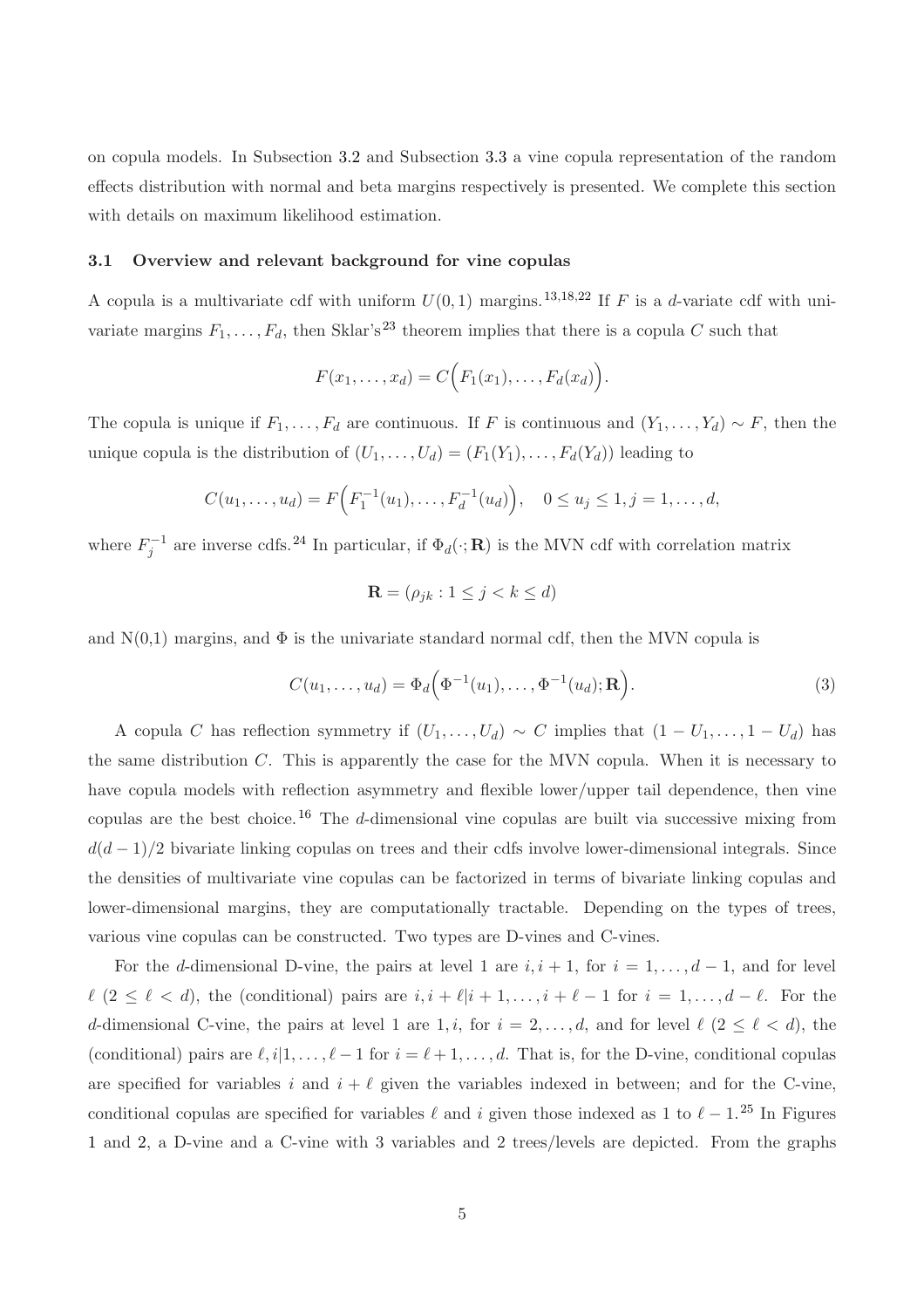is apparent that the D- and C-vine structures in the three-dimensional case coincide. The trivariate density is decomposed in a simple manner by multiplying the nodes of the nested set of trees

<span id="page-5-3"></span>
$$
f_{123}(x_1, x_2, x_3) = f_2(x_2) f_1(x_1) f_3(x_3) c_{12} (F_1(x_1), F_2(x_2)) c_{13} (F_1(x_1), F_3(x_3)) c_{23|1} (F_{2|1}(x_2|x_1), F_{3|1}(x_3|x_1))
$$
  
=  $f_1(x_1) f_2(x_2) f_3(x_3) c_{123} (F_1(x_1), F_2(x_2), F_3(x_3)),$  (4)

<span id="page-5-1"></span>where  $F_{j|k}(x_j|x_k) = \partial C_{jk}(F_j(x_j), F_k(x_k))/\partial F_k(x_k)$ .<sup>[26](#page-21-22)</sup>



<span id="page-5-2"></span>Figure 1: 3-dimensional D-vine with 2 trees/levels  $(T_j, j = 1, 2)$ .



Figure 2: 3-dimensional C-vine with 2 trees/levels  $(T_j, j = 1, 2)$  where the dependence is driven by  $Y_1$ .

# <span id="page-5-0"></span>3.2 The copula mixed model for the latent pair of transformed sensitivity and specificity

Here we generalize the GLMM by proposing a model that links the three random effects using a copula function rather than the TVN distribution.

The within-study model is the same as in the standard GLMM; see [\(1\)](#page-3-2). The stochastic representation of the between studies model takes the form

<span id="page-5-4"></span>
$$
\left(\Phi\big(X_1; l(\pi_1), \sigma_1^2\big), \Phi\big(X_2; l(\pi_2), \sigma_2^2\big), \Phi\big(X_3; l(\pi_3), \sigma_3^2\big)\right) \sim C(\cdot; \boldsymbol{\theta}),\tag{5}
$$

where  $C(\cdot;\theta)$  is a vine copula with dependence parameter vector  $\theta = (\theta_{12}, \theta_{13}, \theta_{23|1})$  and  $\Phi(\cdot; \mu, \sigma^2)$ is the cdf of the N $(\mu, \sigma^2)$  distribution. The joint density  $f_{123}(x_1, x_2, x_3)$  of the transformed latent proportions can be derived using the vine density representation in [\(4\)](#page-5-3):

$$
f_{123}(x_1, x_2, x_3; \pi_1, \pi_2, \pi_3, \sigma_1, \sigma_2, \sigma_3, \theta) =
$$
  

$$
c_{123}\left(\Phi(x_1; l(\pi_1), \sigma_1^2), \Phi(x_2; l(\pi_2), \sigma_2^2), \Phi(x_3; l(\pi_3), \sigma_3^2); \theta\right) \prod_{j=1}^3 \phi(x_j; l(\pi_j), \sigma_j^2), \quad (6)
$$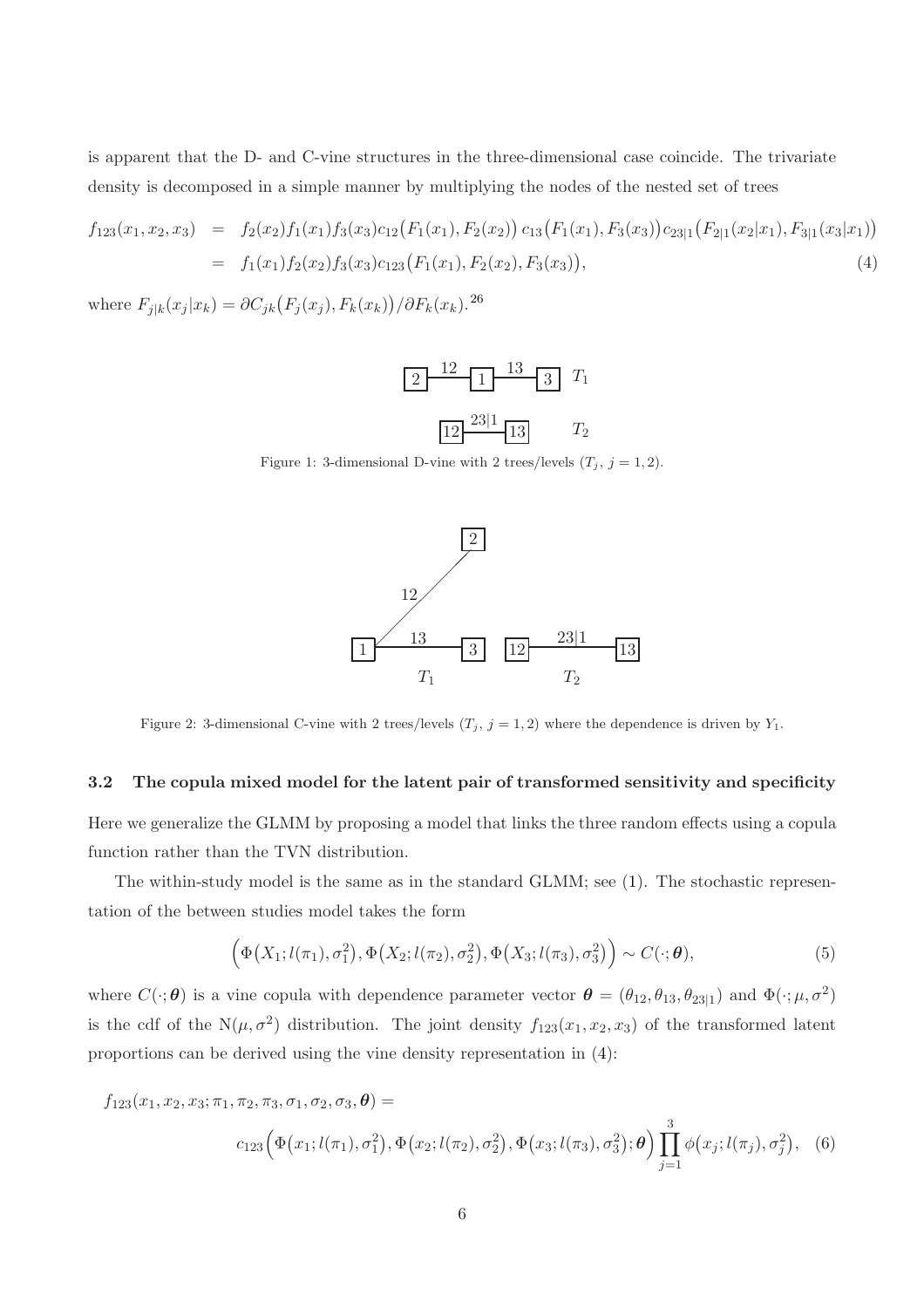where  $\phi(\cdot;\mu,\sigma^2)$  is the N $(\mu,\sigma^2)$  density. The models in [\(1\)](#page-3-2) and [\(5\)](#page-5-4) together specify a vine copula mixed model with joint likelihood

<span id="page-6-3"></span>
$$
L(\pi_1, \pi_2, \sigma_1, \sigma_2, \theta) = \prod_{i=1}^N \int_{-\infty}^{\infty} \int_{-\infty}^{\infty} \int_{-\infty}^{\infty} \prod_{j=1}^3 g\Big(y_{ij}; n_{ij}, l^{-1}(x_j)\Big) c_{123} \Big(\Phi\big(x_1; l(\pi_1), \sigma_1^2\big), \Phi\big(x_2; l(\pi_2), \sigma_2^2\big)\Big) \Phi\big(x_3; l(\pi_3), \sigma_3^2\big); \theta\Big) \prod_{j=1}^3 \phi\big(x_j; l(\pi_j), \sigma_j^2\big) dx_j
$$
\n
$$
= \prod_{i=1}^N \int_0^1 \int_0^1 \int_0^1 \prod_{j=1}^3 g\Big(y_{ij}; n_{ij}, l^{-1}\big(\Phi^{-1}(u_j; l(\pi_j), \sigma_j^2)\big)\Big) c_{123}(u_1, u_2, u_3; \theta) du_j.
$$
\n(7)

## 3.2.1 Relationship with the GLMM

In this subsection, we show what happens when the bivariate copula block is the BVN copula. The resulting distribution is the TVN with variance-covariance matrix  $\Sigma$ , where  $\rho_{23} = \rho_{23|1}\sqrt{1-\rho_{12}^2}\sqrt{1-\rho_{13}^2} +$  $\rho_{12}\rho_{13}$ .<sup>[27](#page-21-23)</sup> In fact, the correlation parameter  $\rho_{23|1}$  of  $c_{23|1}$ , is the partial correlation of  $X_2$  and  $X_3$  given  $X_1$ .

## <span id="page-6-0"></span>3.3 The vine copula mixed model for the latent pair of sensitivity and specificity

The within-study model assumes that the number of true positives  $Y_{i1}$ , true negatives  $Y_{i2}$ , and diseased persons  $Y_{i3}$  are conditionally independent and binomially distributed given  $X = x$ , where  $X = (X_1, X_2, X_3)$  denotes the bivariate latent random pair of sensitivity and specificity. That is

<span id="page-6-1"></span>
$$
Y_{i1}|X_1 = x_1 \sim \text{Binomial}(n_{i1}, x_1);
$$
  
\n
$$
Y_{i2}|X_2 = x_2 \sim \text{Binomial}(n_{i2}, x_2);
$$
  
\n
$$
Y_{i3}|X_3 = x_3 \sim \text{Binomial}(n_{i3}, x_3).
$$
  
\n(8)

So one does not have to transform the latent sensitivity and specificity and can work on the original scale. The Beta $(\alpha, \beta)$  distribution can be used for the marginal modeling of the latent proportions and its density is

$$
f(x; \alpha, \beta) = \frac{x^{\alpha - 1}(1 - x)^{\beta - 1}}{B(\alpha, \beta)}, \quad 0 < x < 1, \quad \alpha, \beta > 0.
$$

In the sequel we will use the Beta $(\pi, \gamma)$  parametrization, where  $\pi = \frac{\alpha}{\alpha + \gamma}$  $\frac{\alpha}{\alpha+\beta}$  (mean parameter) and  $\gamma = \frac{1}{\alpha + \beta + 1}$  (dispersion parameter).

The stochastic representation of the between studies model is

<span id="page-6-2"></span>
$$
(F(X_1; \pi_1, \gamma_1), F(X_2; \pi_2, \gamma_2), F(X_3; \pi_3, \gamma_3)) \sim C(\cdot; \boldsymbol{\theta}),
$$
\n(9)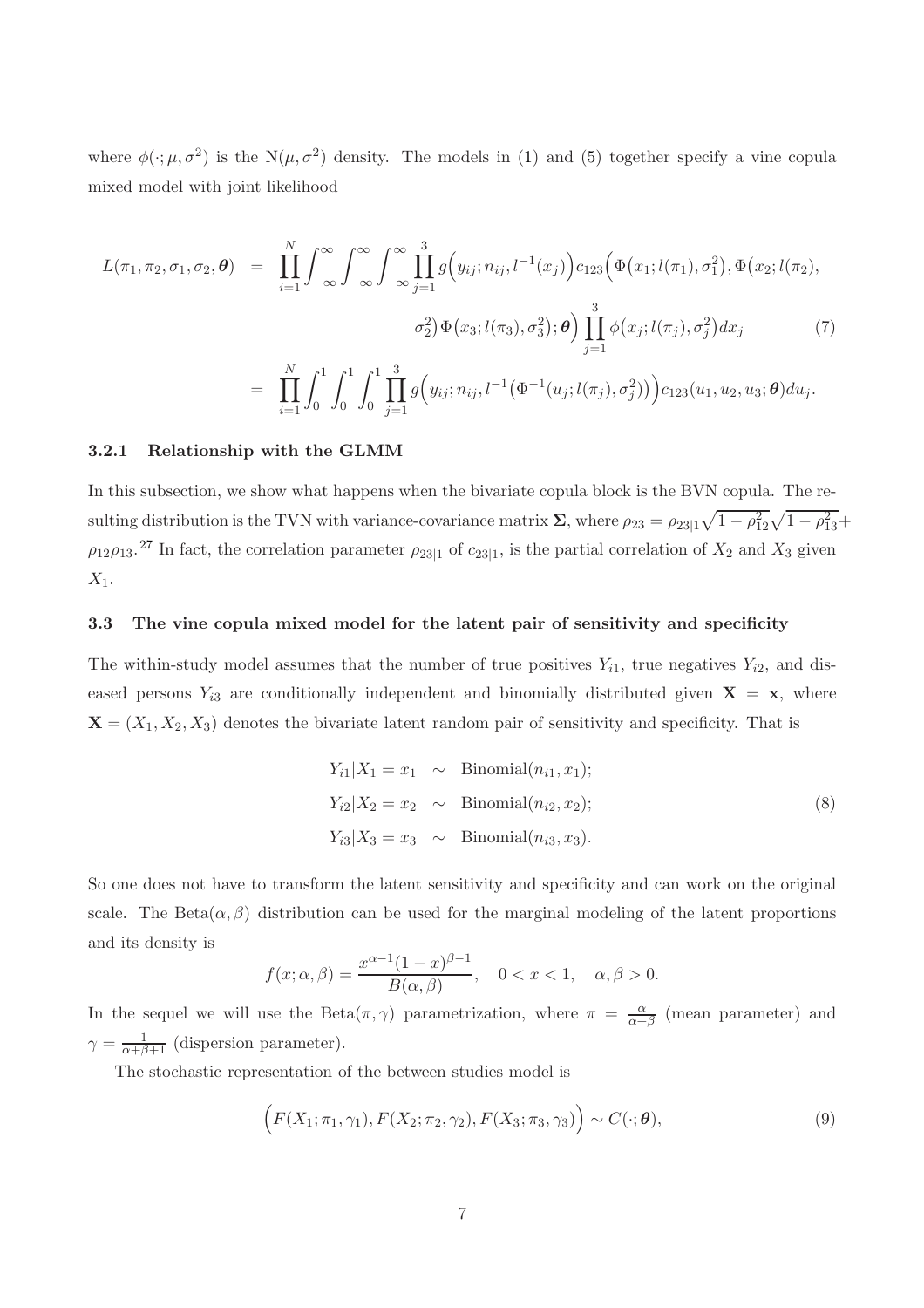where  $C(\cdot;\boldsymbol{\theta})$  is a vine copula with dependence parameter vector  $\boldsymbol{\theta}$  and  $F(\cdot;\pi,\gamma)$  is the cdf of the the  $Beta(\pi, \gamma)$  distribution. The models in [\(8\)](#page-6-1) and [\(9\)](#page-6-2) together specify a vine copula mixed model with joint likelihood

<span id="page-7-0"></span>
$$
L(\pi_1, \pi_2, \pi_3, \gamma_1, \gamma_2, \gamma_3, \theta) = \prod_{i=1}^N \int_0^1 \int_0^1 \int_0^1 \prod_{j=1}^3 g(y_{ij}; n_{ij}, x_j) c_{123} \Big( F(x_1; \pi_1, \gamma_1), F(x_2; \pi_2, \gamma_2), F(x_3; \pi_3, \gamma_3); \theta \Big) \prod_{j=1}^3 f(x_j; \pi_j, \gamma_j) dx_j
$$
\n
$$
= \prod_{i=1}^N \int_0^1 \int_0^1 \int_0^1 \prod_{j=1}^3 g(y_{ij}; n_{ij}, F^{-1}(u_j; \pi_j, \gamma_j)) c(u_1, u_2, u_3; \theta) du_j.
$$
\n(10)

In the vine copula mixed model with beta (normal) margins, it is important to note that the copula parameter vector  $\theta$  contains parameters of the random effects model and it is separated from the univariate parameters. The univariate parameters  $\pi_j$ 's are those of actual interest denoting the meta-analytic parameters for the sensitivity, specificity, and disease prevalence, while the univariate parameters  $\sigma_j$ 's  $(\gamma_j)$ 's) are of secondary interest expressing the variability between studies.

# 3.3.1 Relationship with existing models

Hoyer and Kuss<sup>[19](#page-21-15)</sup> proposed a vine copula model with beta-binomial margins in this context. This model is actually an approximation of the copula mixed model with beta margins for the latent pair of sensitivity and specificity in  $(8)$  and  $(9)$ . They attempt to approximate the likelihood in  $(10)$  with the likelihood of a copula model for observed discrete variables which have beta-binomial margins.

The approximation that they suggest is

$$
L(\pi_1, \pi_2, \pi_3, \gamma_1, \gamma_2, \gamma_3, \boldsymbol{\theta}) \approx \prod_{i=1}^N c_{123} \Big( H(y_{i1}; n_{i1}, \pi_1, \gamma_1), H(y_{i2}; n_{i2}, \pi_2, \gamma_2), H(y_{i3}; n_{i3}, \pi_3, \gamma_3); \boldsymbol{\theta} \Big) \prod_{j=1}^3 h(y_{ij}; n_{ij}, \pi_j, \gamma_j),
$$

where  $H(\cdot; n, \pi, \gamma)$  is the cdf of the the Beta-Binomial $(n, \pi, \gamma)$  distribution. In their approximation the authors also treat the observed variables which have beta-binomial distributions as being continuous, and model them under the theory for copula models with continuous margins. They state that the computations are becoming too complex in the trivariate case. This is far from true; for  $d = 3$ the evaluation of the discrete likelihood can be handled extremely easily. Copula modelling for d-dimensional discrete data is studied by Nikoloulopoulos<sup>[28](#page-21-24)[,29](#page-21-25)</sup> for MVN copulas and by Panagiotelis *et* al.<sup>[30](#page-21-26)</sup> and Nikoloulopoulos and Joe<sup>[24](#page-21-20)</sup> for vine copulas for a dimension d much higher than 3.

The main problem in Hoyer and Kuss<sup>[19](#page-21-15)</sup> (even if treating the observed variables which have betabinomial distributions as being discrete) is that the discrete  $Y_{ij}$  do not have a common support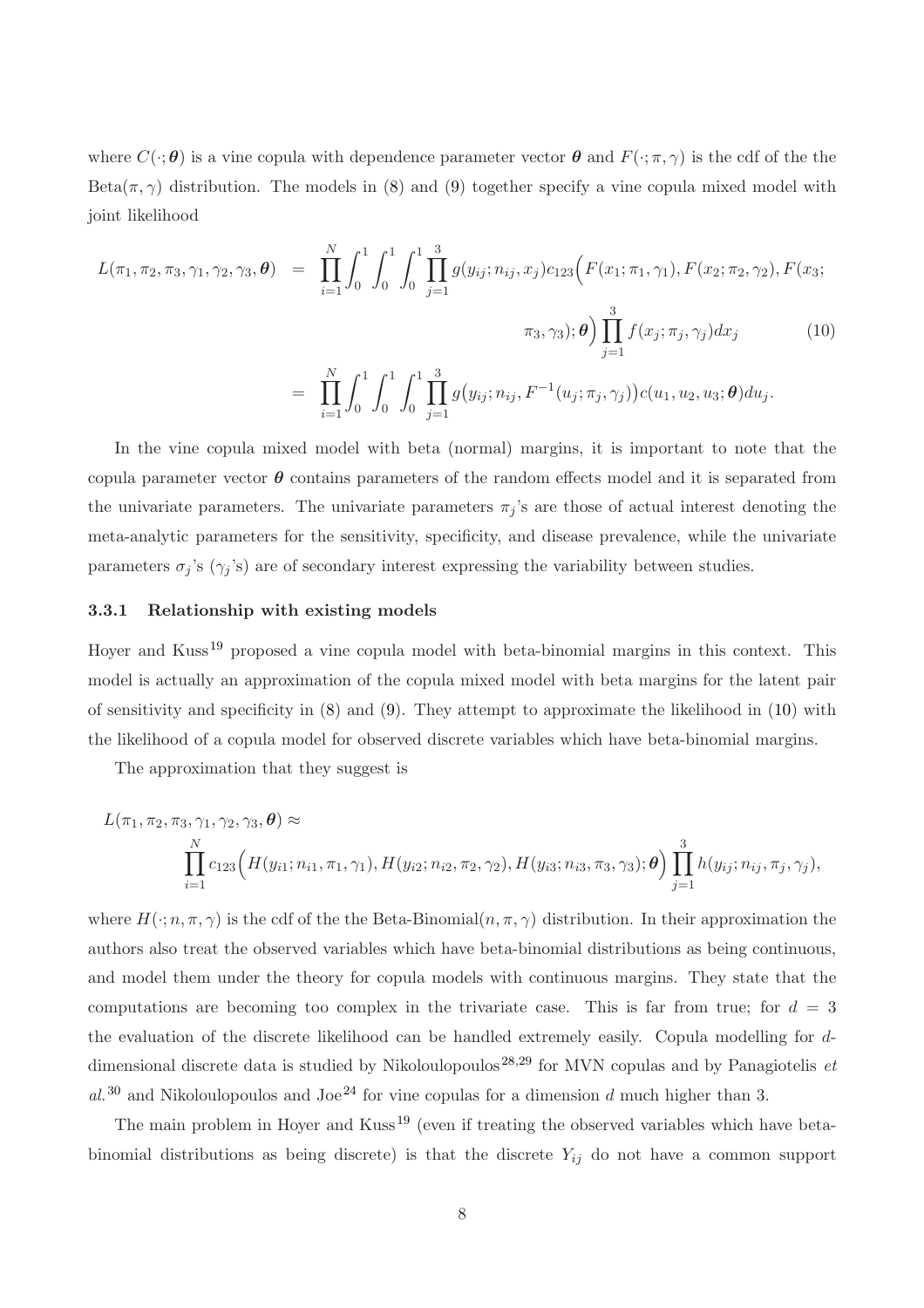over different studies or i, hence, one cannot conclude that there is a copula for  $(Y_{i1}, Y_{i2}, Y_{i3})$  that applies when the  $n_{ij}$  vary with different studies i. The natural replicability is in the random effects probability for sensitivity, specificity, and disease prevalence. Nikoloulopoulos<sup>[12](#page-21-8)</sup> has shown in the bivariate case that this approximation<sup>[20](#page-21-16)</sup> is an inefficient approach; it leads to substantial downward bias for the estimates of the copula parameters and bias for the meta-analytic parameters for fully specified copula mixture models.

Therefore, the approximation method in Hoyer and  $Kuss^{19}$  $Kuss^{19}$  $Kuss^{19}$  is not discussed/used in the sequel since its inefficiency with theoretical and small-sample efficiency calculations has been proven<sup>[12](#page-21-8)</sup> and should be avoided for meta-analysis of diagnostic accuracy test studies.

## 3.4 Maximum likelihood estimation and computational details

Estimation of the model parameters  $(\pi_1, \pi_2, \pi_3, \sigma_1, \sigma_2, \sigma_3, \theta)$  and  $(\pi_1, \pi_2, \pi_3, \gamma_1, \gamma_2, \gamma_3, \theta)$  can be approached by the standard maximum likelihood (ML) method, by maximizing the logarithm of the joint likelihood in [\(7\)](#page-6-3) and [\(10\)](#page-7-0), respectively. The estimated parameters can be obtained by using a quasi-Newton<sup>[31](#page-21-27)</sup> method applied to the logarithm of the joint likelihood. This numerical method requires only the objective function, i.e., the logarithm of the joint likelihood, while the gradients are computed numerically and the Hessian matrix of the second order derivatives is updated in each iteration. The standard errors (SE) of the ML estimates can be also obtained via the gradients and the Hessian computed numerically during the maximization process. Assuming that the usual regularity conditions for asymptotic maximum likelihood theory hold for the trivariate model as well as for its margins we have that ML estimates are asymptotically normal.<sup>[32](#page-22-0)</sup> Therefore one can build Wald tests to statistically judge any effect.

For vine copula mixed models of the form with joint likelihood as in [\(7\)](#page-6-3) and [\(10\)](#page-7-0), numerical evaluation of the joint pmf is easily done with the following steps:

- 1. Calculate Gauss-Legendre<sup>[33](#page-22-1)</sup> quadrature points  $\{u_q : q = 1, \ldots, n_q\}$  and weights  $\{w_q : q = 1, \ldots, q\}$  $1, \ldots, n_q$  in terms of standard uniform.
- 2. Convert from independent uniform random variables  $\{u_{q_1} : q_1 = 1, \ldots, n_q\}, \{u_{q_2} : q_2 =$  $1, \ldots, n_q$ , and  $\{u_{q_3} : q_3 = 1, \ldots, n_q\}$  to dependent uniform random variables  $\{v_{q_1} = u_{q_1} : q_1 = 1, \ldots, q_q\}$  $1, \ldots, n_q$ ,  $\{v_{q_2|q_1} = C_{12}^{-1}(u_{q_2}|u_{q_1}; \theta_{12}) : q_1 = q_2 = 1, \ldots, n_q\}$ , and  $\{v_{q_2q_3|q_1} = C_{13}^{-1}(C_{23}^{-1})\}$  $\frac{1}{23|1}(u_{q_3}|u_{q_2};$  $(\theta_{23|1})|u_{q_1};\theta_{13}$  :  $q_1 = q_2 = q_3 = 1,\ldots,n_q$  that have vine distribution  $C(\cdot;\boldsymbol{\theta})$ . The inverse of the conditional distribution  $C(v|u; \theta) = \partial C(u, v; \theta)/\partial u$  corresponding to the copula  $C(\cdot; \theta)$  and the simulation algorithm of a C-vine copula in  $\text{Joe}^{34}$  $\text{Joe}^{34}$  $\text{Joe}^{34}$  are used to achieve this.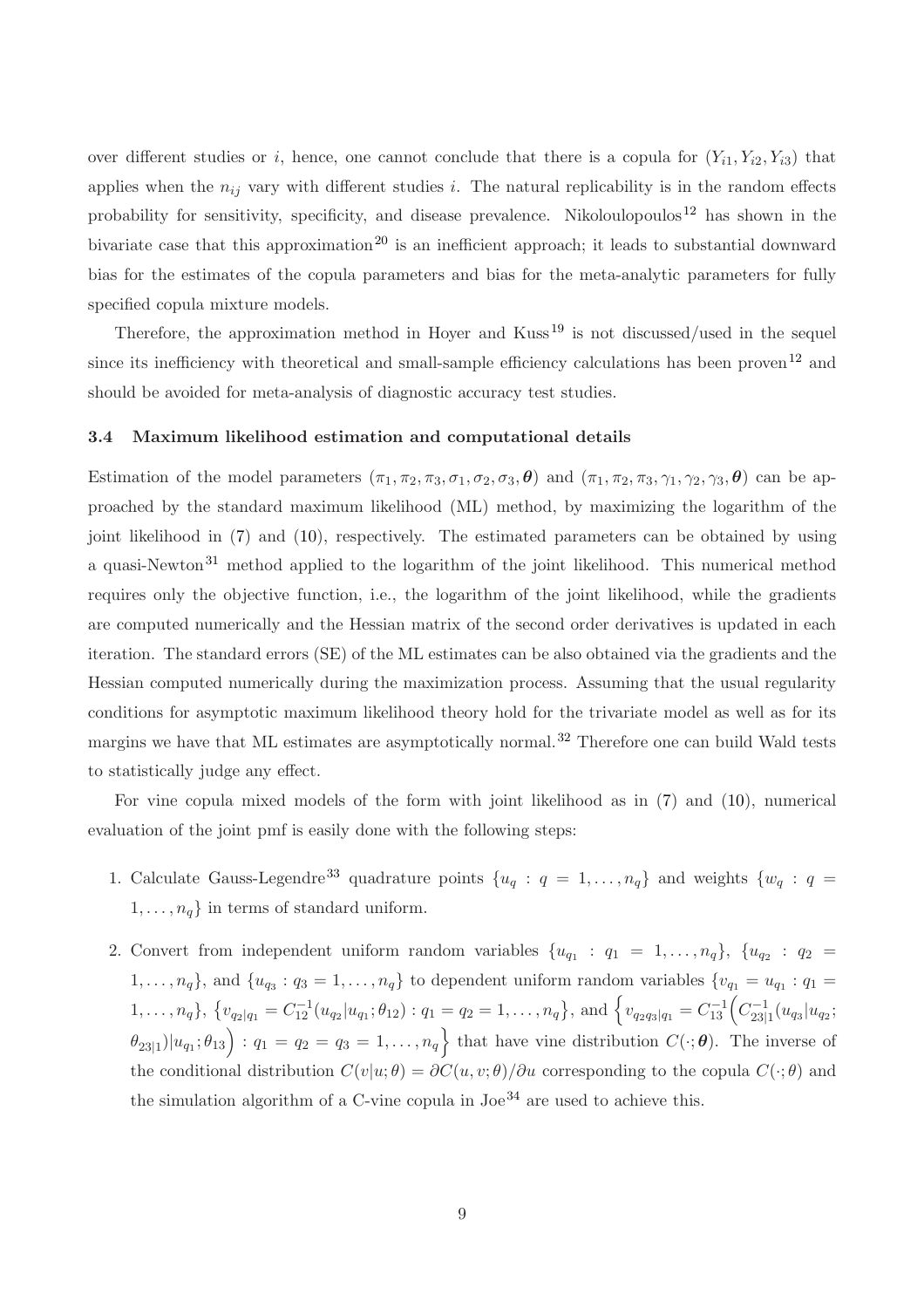3. Numerically evaluate the joint pmf, e.g.,

$$
\int_0^1 \int_0^1 \prod_{j=1}^3 g(y_j; n_j, F^{-1}(u_j; \pi_j, \gamma_j)) c(u_1, u_2, u_3; \theta) du_1 du_2 du_3
$$

in a triple sum:

$$
\sum_{q_1=1}^{n_q} \sum_{q_2=1}^{n_q} \sum_{q_3=1}^{n_q} w_{q_1} w_{q_2} w_{q_3} g(y_1; n, F^{-1}(v_{q_1}; \pi_1, \gamma_1)) g(y_2; n, F^{-1}(v_{q_2|q_1}; \pi_2, \gamma_2)) g(y_3; n, F^{-1}(v_{q_2q_3|q_1}; \pi_3, \gamma_3)).
$$

With Gauss-Legendre quadrature, the same nodes and weights are used for different functions; this helps in yielding smooth numerical derivatives for numerical optimization via quasi-Newton.<sup>[31](#page-21-27)</sup> Our comparisons show that  $n_q = 15$  is adequate with good precision to at least at four decimal places; thus it also provides the advantage of fast implementation. To this end, the vine copula mixed effect model for meta-analysis of diagnostic test accuracy studies with a triple integral is in fact straightforward computationally.

## <span id="page-9-0"></span>4 Construction of vine copulas

A vine copula can be decomposed into a sequence of bivariate conditional copulas in many ways if the conditional copulas depend on the values of the conditioning variables. Vine copulas involve a sequence of conditional bivariate copulas, but assume the bivariate conditional copulas are constant over the conditioning variables. For example, MVN copulas satisfy this property with conditional correlations being equal to partial correlations. In general, a given multivariate copula might be wellapproximated by several different vine copulas, and likelihood inference could be used to find such vines.[25](#page-21-21)

Vine copulas can provide a wide range of flexible (tail) dependence by choosing suitable choices of bivariate linking copulas,<sup>[16](#page-21-12)</sup> but they require a decision on the indexing of variables since for a 3dimensional C-vine or D-vine copula there are 3!/2 possible different choices (distinct permutations).

In this section, we discuss the following practical issues for trivariate vine-copula modelling:

- 1. type of bivariate copula families as building blocks;
- 2. the matching of variables to labels/indexes;
- 3. conditional independence.

<span id="page-9-1"></span>These matters have been overseen in Hoyer and Kuss<sup>[19](#page-21-15)</sup>.

# 4.1 Building blocks

For fitting trivariate data with possible tail dependence (in which case, TVN copulas are inappropriate), we use vine copulas with parametric families for the bivariate building blocks that have different strengths of tail behaviour.<sup>[12](#page-21-8)</sup>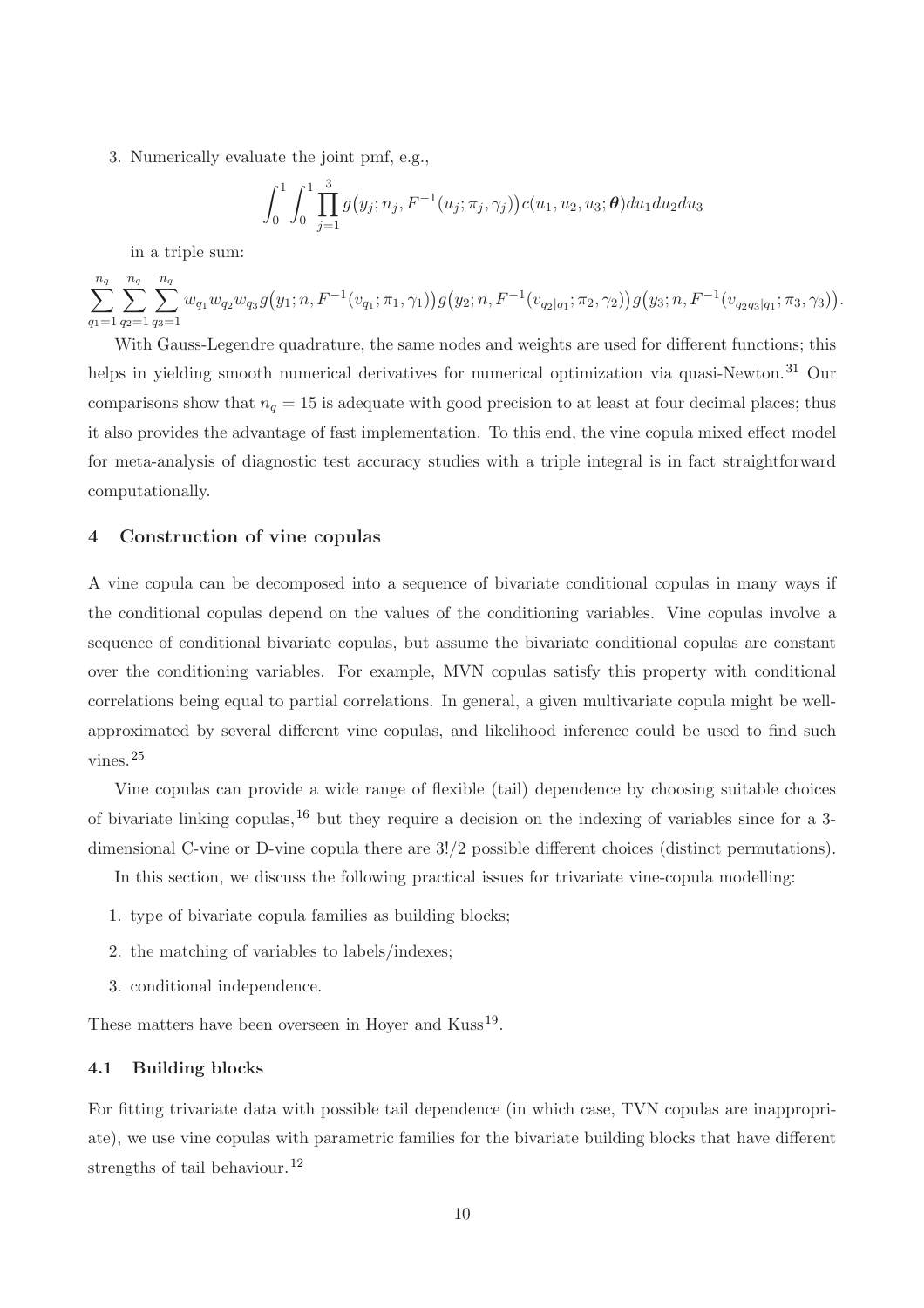• Reflection symmetric copulas with tail independence satisfying  $C(u, u) = O(u^2)$  and  $\overline{C}(1-u, 1-u)$  $u$ ) =  $O(u^2)$  as  $u \to 0$ , such as the Frank copula with inverse conditional cdf

$$
C^{-1}(v|u;\theta) = -\frac{1}{\theta} \log \left[ \frac{1 - (1 - e^{-\theta})}{(v^{-1} - 1)e^{-\theta u} + 1} \right], \quad \theta \in (-\infty, \infty) \setminus \{0\}.
$$

• Reflection symmetric copulas with intermediate tail dependence<sup>[35](#page-22-3)</sup> such as the BVN copula, which satisfies  $C(u, u, \theta) = O(u^{2/(1+\theta)}(-\log u)^{-\theta/(1+\theta)})$  as  $u \to 0$  with inverse conditional cdf

$$
C^{-1}(v|u; \theta) = \Phi\left(\sqrt{1 - \theta^2} \Phi^{-1}(v) + \theta \Phi^{-1}(u)\right), \quad \theta \in [-1, 1].
$$

• Reflection asymmetric copulas with lower tail dependence satisfying  $c(u, u) = O(u^{-1})$  as  $u \to 0$ , such as the Clayton copula with inverse conditional cdf

$$
C^{-1}(v|u; \theta) = \left\{ (v^{-\theta/(1+\theta)} - 1)u^{-\theta} + 1 \right\}^{-1/\theta}, \quad \theta \in (0, \infty).
$$

• Reflection asymmetric copulas with upper tail dependence satisfying  $c(1 - u, 1 - u) = O(u^{-1})$ as  $u \to 0$ , such as the rotated by 180 degrees Clayton copula with inverse conditional cdf

$$
C^{-1}(v|u;\theta) = 1 - \left[ \left\{ (1-v)^{-\theta/(1+\theta)} - 1 \right\} (1-u)^{-\theta} + 1 \right]^{-1/\theta}, \quad \theta \in (0,\infty).
$$

• Reflection asymmetric copula family with negative upper-lower tail dependence satisfying  $c(1$  $u, u$ ) =  $O(u^{-1})$  as  $u \to 0$ , such as the rotated by 90 degrees Clayton copula with inverse conditional cdf

$$
C^{-1}(v|u;\theta) = \left\{ (v^{\theta/(1-\theta)} - 1)(1-u)^{\theta} + 1 \right\}^{1/\theta}, \quad \theta \in (0,\infty).
$$

• Reflection asymmetric copula family with negative lower-upper tail dependence satisfying  $c(u, 1-\alpha)$  $u$ ) =  $O(u^{-1})$  as  $u \to 0$ , such as the as the rotated by 270 degrees Clayton copula with inverse conditional cdf

$$
C^{-1}(v|u;\theta) = 1 - \left[ \left\{ (1-v)^{\theta/(1-\theta)} - 1 \right\} u^{\theta} + 1 \right]^{1/\theta}, \quad \theta \in (0,\infty).
$$

The above copula families are sufficient for the applications in Section [6,](#page-14-0) since tail dependence is a property to consider when choosing amongst different families of copulas and the concept of upper/lower tail dependence is one way to differentiate families. Nikoloulopoulos and Karlis<sup>[36](#page-22-4)</sup> have shown that it is hard to choose a copula with similar properties from real data, since copulas with similar (tail) dependence properties provide similar fit. Hoyer and Kuss<sup>[19](#page-21-15)</sup> used, also, the Placket copula; this bivariate block is not used here since we have included another choice of copulas with similar properties i.e., the Frank parametric family of bivariate copulas.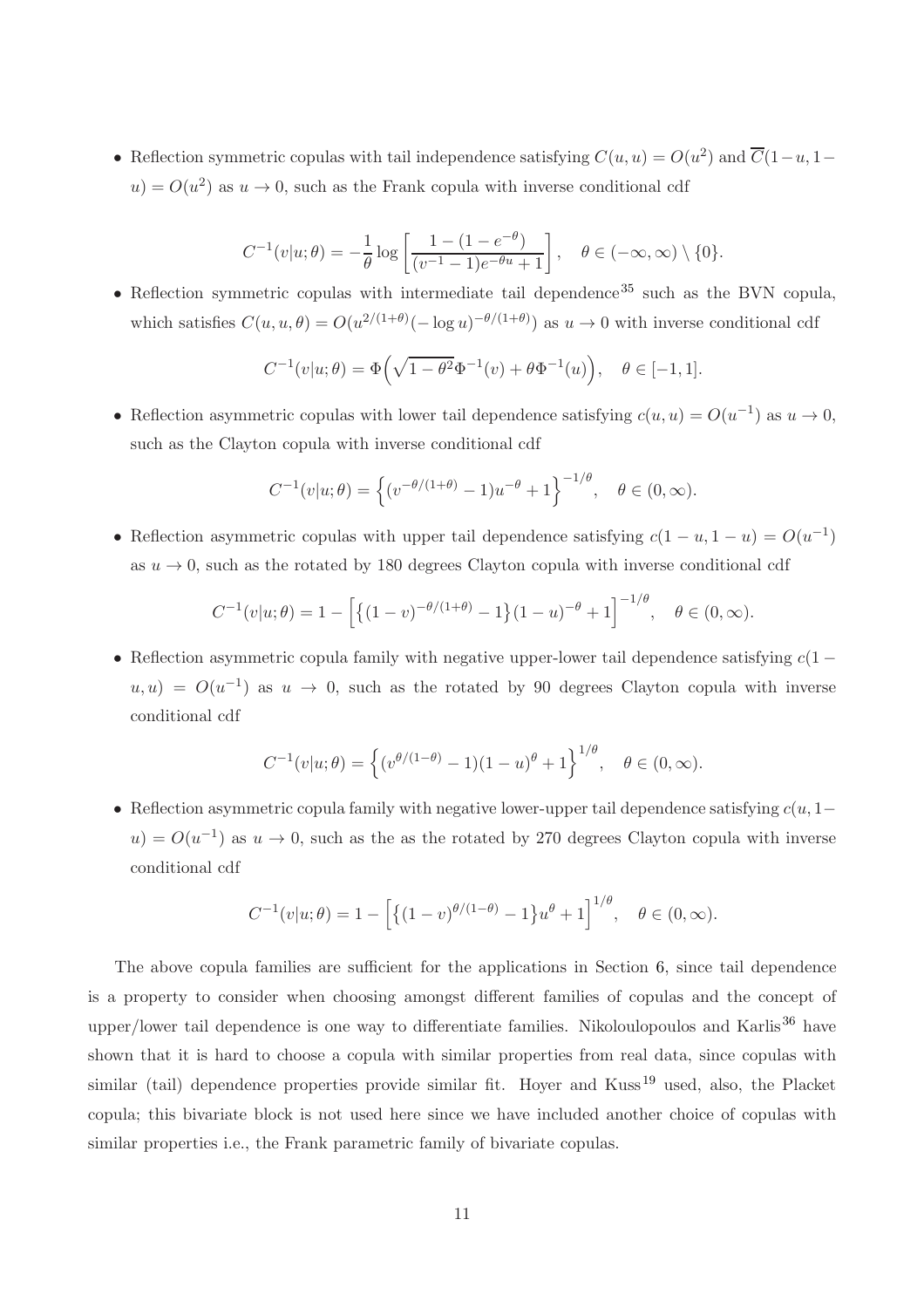#### 4.2 Indexing of the variables

The next step would be to decide on the bivariate pairs to put at level 1 of the vine. Given the small dimension  $(d = 3)$  we can fit all possible permutations of the vine and select the best based on the likelihood principle. In Figures [2,](#page-5-2) [3,](#page-11-0) and [4](#page-11-1) we depict the three distinct permutations:

 $\{12, 13, 23|1\}, \{12, 23, 13|2\}, \text{and } \{13, 23, 12|3\}$ 

<span id="page-11-0"></span>using a C-vine structure.



<span id="page-11-1"></span>Figure 3: 3-dimensional C-vine with 2 trees/levels  $(T_j, j = 1, 2)$  where the dependence is driven by  $Y_2$ .



Figure 4: 3-dimensional C-vine with 2 trees/levels  $(T_j, j = 1, 2)$  where the dependence is driven by  $Y_3$ .

## 4.3 Conditional independence

Joe et  $al$ .<sup>[16](#page-21-12)</sup> show that in order for a vine copula to have (tail) dependence for all bivariate margins, it is only necessary for the bivariate copulas in level 1 to have (tail) dependence and it is not necessary for the conditional bivariate copulas in levels  $2, \ldots, d-1$  to have tail dependence. That provides the theoretical justification for the idea to capture the strongest dependence in the first tree and then just use the independence copulas in lower order tree(s), i.e., conditional independence.

The improvement over the reduction of the dependence parameters, in the context of the trivariate meta-analysis of diagnostic test accuracy studies accounting for disease prevalence, is small (one dependence parameter less), but for estimation purposes this is extremely useful given the typically small sample size.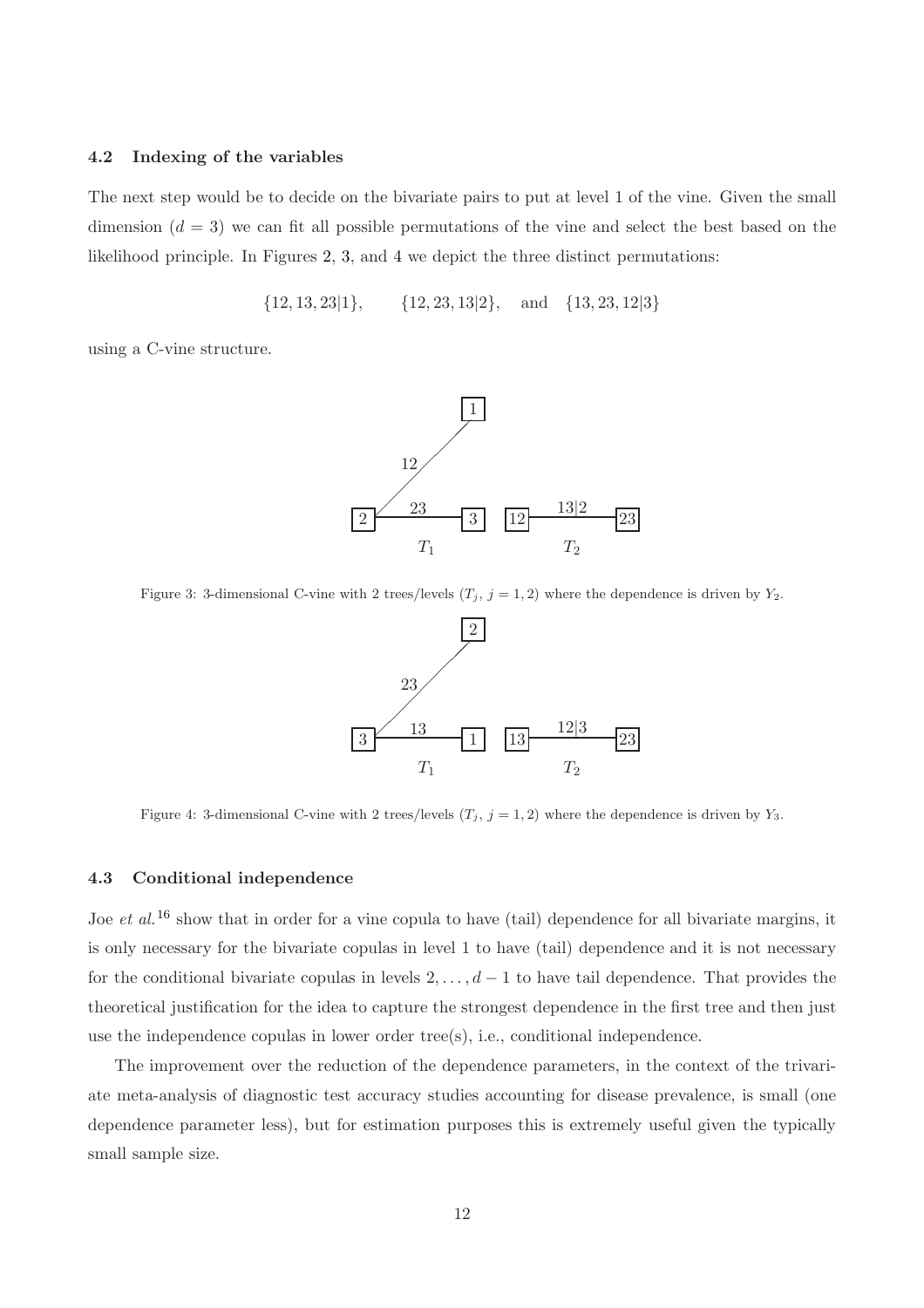## <span id="page-12-0"></span>5 Small-sample efficiency – Misspecification of the random effects distribution

An extensive simulation study is conducted (a) to gauge the small-sample efficiency of the ML method, and (b) to investigate in detail the misspecification of the parametric margin or family of copulas of the random effects distribution.

To simulate the data we have used the following generation process:  $12,37$  $12,37$ 

- 1. Simulate the study size n from a shifted gamma distribution, i.e.,  $n \sim \text{sGamma}(\alpha = 1.2, \beta =$  $(0.01, \text{lag} = 30)$  and round off to the nearest integer.
- 2. Simulate  $(u_1, u_2, u_3)$  from a C-vine  $C(\tau_{12}, \tau_{13}, \tau_{23|1})$  via the algorithm in Joe<sup>[34](#page-22-2)</sup>;  $\tau$ 's are converted to the BVN<sup>[38](#page-22-6)</sup>, Frank<sup>[39](#page-22-7)</sup> and rotated Clayton<sup>[40](#page-22-8)</sup>  $\theta$ 's via the relations

<span id="page-12-1"></span>
$$
\tau = \frac{2}{\pi} \arcsin(\theta),\tag{11}
$$

<span id="page-12-2"></span>
$$
\tau = \begin{cases}\n1 - 4\theta^{-1} - 4\theta^{-2} \int_{\theta}^{0} \frac{t}{e^t - 1} dt & , \quad \theta < 0 \\
1 - 4\theta^{-1} + 4\theta^{-2} \int_{0}^{\theta} \frac{t}{e^t - 1} dt & , \quad \theta > 0\n\end{cases},
$$
\n(12)

<span id="page-12-3"></span>
$$
\tau = \begin{cases}\n\theta/(\theta + 2) & , \text{ by 0 or 180 degrees} \\
-\theta/(\theta + 2) & , \text{ by 90 or 270 degrees}\n\end{cases}
$$
\n(13)

respectively.

- 3. Convert to beta realizations via  $x_j = F_j^{-1}(u_j, \pi_j, \gamma_j)$  or normal realizations via  $x_j = \Phi_j^{-1}(u_j, l(\pi_j), \sigma_j)$ for  $j = 1, 2$ ; for the latter convert to proportions via  $x_j = l^{-1}(x_j)$ .
- 4. Set number of diseased and non-diseased as  $n_1 = nx_1$  and  $n_2 = n n_1$ , respectively.
- 5. Set  $y_j = n_j x_j$  and then round  $y_j$  for  $j = 1, 2$ .

We randomly generated  $B = 10^4$  samples of size  $N = 20$  from the C-vine copula mixed model with Clayton blocks rotated by 90 degrees, beta margins, and conditional independence. Table [1](#page-13-0) contains the resultant biases, root mean square errors (RMSE), and standard deviations (SD), along with average theoretical SDs  $(\sqrt{\bar{V}})$  scaled by N, for the MLEs under different block choices and margins assuming conditional at the second level/tree, i.e., we fix  $\tau_{23|1} = 0$ . The theoretical variances V of the MLEs are obtained via the gradients and the Hessian computed numerically during the maximization process.

Conclusions from the values in the table and ohter computations that we have done are the following:

• ML with the the 'true' vine copula mixed model is highly efficient according to the simulated biases and standard deviations for the meta-analytic parameters of interest.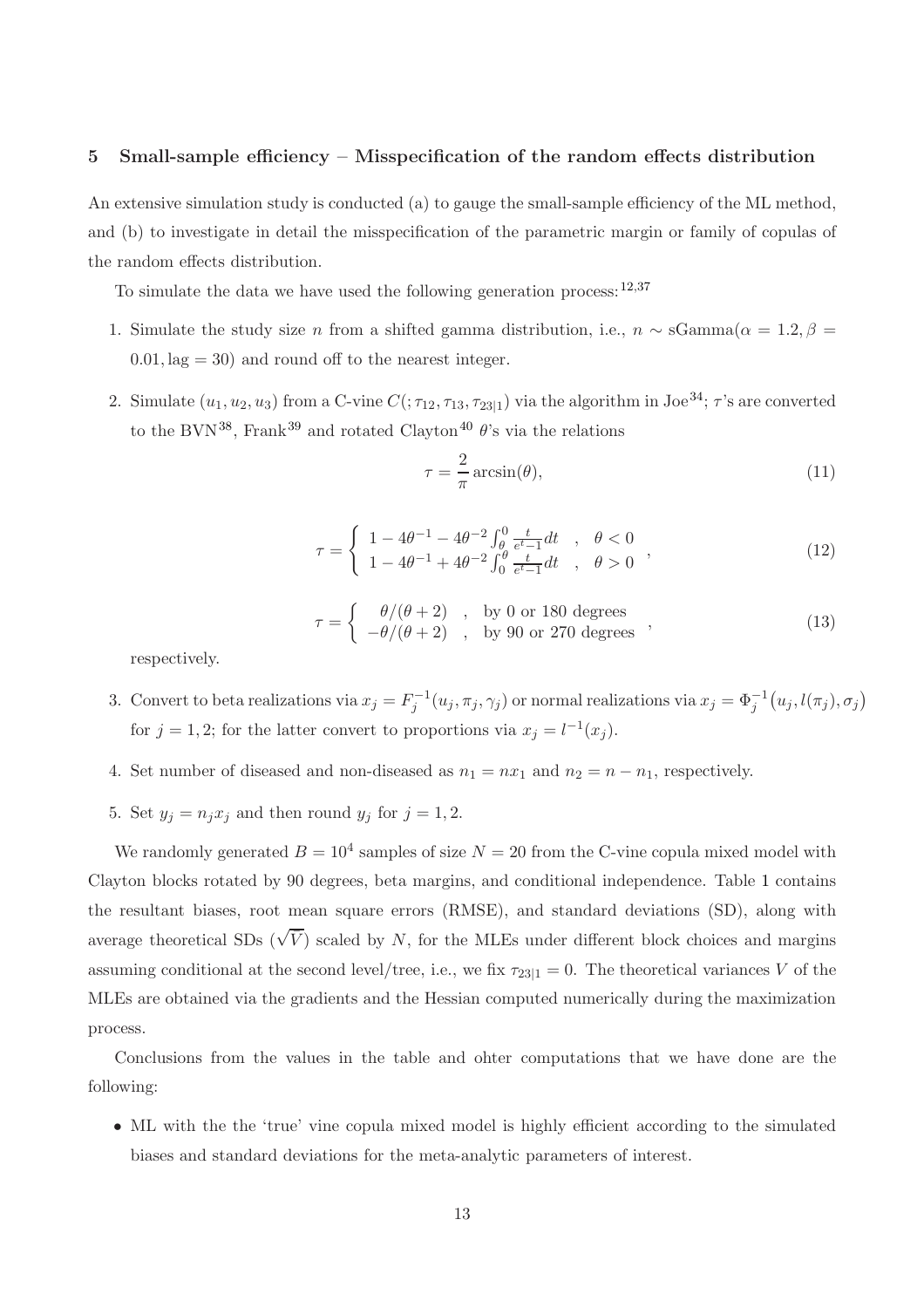Table 1: Small sample of sizes  $N = 20$  simulations ( $10^4$  replications) from the vine copula mixed model with Clayton rotated by 90 degrees blocks, beta margins, and conditional independence, resultant biases, root mean square errors (RMSE) and standard deviations (SD), along with the square root of the average theoretical variances  $(\sqrt{V})$ , scaled by 100, for the MLEs under different copula choices and margins. Vines have been truncated at the 1st level/tree, i.e.  $\tau_{23|1}$  is fixed to 0 (conditional independence).

<span id="page-13-0"></span>

|             | Margin      | <b>Block</b>   | $\pi_1 = 0.8$ | $\pi_2 = 0.7$ | $\pi_3 = 0.4$ | $\gamma_1=0.1$ | $\gamma_2=0.1$ |          | $\gamma_3 = 0.05$ $\tau_{12} = -0.5$ $\tau_{13} = -0.3$ |           |
|-------------|-------------|----------------|---------------|---------------|---------------|----------------|----------------|----------|---------------------------------------------------------|-----------|
| <b>Bias</b> | <b>Beta</b> | <b>BVN</b>     | 0.04          | 0.00          | 0.02          | $-2.28$        | $-2.01$        | $-1.11$  | $-12.24$                                                | $-6.17$   |
|             |             | Frank          | 0.97          | $-1.12$       | $-0.59$       | $-2.48$        | $-1.85$        | $-1.09$  | $-14.81$                                                | $-7.15$   |
|             |             | Clayton by 90  | 0.07          | 0.06          | 0.05          | $-2.52$        | $-2.14$        | $-1.18$  | $-14.66$                                                | $-6.35$   |
|             |             | Clayton by 270 | $0.19\,$      | $-0.56$       | $-0.14$       | $-1.91$        | $-1.38$        | $-0.90$  | $-8.85$                                                 | 2.36      |
|             | Normal      | <b>BVN</b>     | 2.43          | 1.77          | $-0.39$       |                |                |          | $-12.16$                                                | $-6.75$   |
|             |             | Frank          | 3.19          | 0.52          | $-1.00$       |                |                |          | $-14.57$                                                | $-7.45$   |
|             |             | Clayton by 90  | $2.39\,$      | $1.64\,$      | $-0.44$       | $\equiv$       |                |          | $-14.82$                                                | $-6.73$   |
|             |             | Clayton by 270 | $2.57\,$      | $1.38\,$      | $-0.52$       |                |                |          | $-8.97$                                                 | 1.15      |
| ${\rm SD}$  | Beta        | <b>BVN</b>     | 2.95          | 3.29          | 2.50          | 3.22           | 2.74           | 1.47     | 18.81                                                   | 19.59     |
|             |             | Frank          | $2.99\,$      | 3.70          | 2.69          | 3.11           | $2.86\,$       | 1.50     | 18.82                                                   | 20.53     |
|             |             | Clayton by 90  | $2.93\,$      | $3.31\,$      | $2.53\,$      | $2.89\,$       | $2.62\,$       | $1.42\,$ | 17.31                                                   | $19.51\,$ |
|             |             | Clayton by 270 | 3.07          | $3.58\,$      | 2.61          | $3.85\,$       | 3.33           | 1.68     | 27.99                                                   | 24.01     |
|             | Normal      | <b>BVN</b>     | $3.01\,$      | 3.49          | 2.61          | 18.67          | 13.83          | 8.74     | 18.88                                                   | 19.67     |
|             |             | Frank          | $3.16\,$      | 3.84          | 2.80          | 18.78          | 14.10          | 8.87     | 18.86                                                   | 20.55     |
|             |             | Clayton by 90  | $3.01\,$      | $3.53\,$      | 2.64          | 17.46          | 13.11          | 8.61     | 17.51                                                   | 19.84     |
|             |             | Clayton by 270 | $3.12\,$      | 3.67          | 2.70          | $21.58\,$      | 16.44          | 9.69     | 27.80                                                   | $23.38\,$ |
| $\sqrt{V}$  | Beta        | <b>BVN</b>     | 2.65          | 3.06          | $2.36\,$      | 2.78           | 2.59           | 1.43     | 17.59                                                   | 15.91     |
|             |             | Frank          | 2.63          | $3.22\,$      | $2.35\,$      | 2.42           | 2.68           | 1.43     | 5.21                                                    | 16.60     |
|             |             | Clayton by 90  | $2.60\,$      | 2.94          | 2.30          | 2.60           | $2.37\,$       | $1.34\,$ | 13.86                                                   | 16.59     |
|             |             | Clayton by 270 | 2.61          | 3.11          | $2.38\,$      | 2.90           | 2.84           | 1.53     | 14.12                                                   | 14.28     |
|             | Normal      | <b>BVN</b>     | 2.73          | 3.12          | 2.42          | 15.88          | 11.86          | 7.83     | 16.73                                                   | 17.34     |
|             |             | Frank          | $2.66\,$      | $3.30\,$      | 2.42          | 15.97          | $12.75\,$      | $7.95\,$ | 14.93                                                   | 16.76     |
|             |             | Clayton by 90  | 2.64          | 3.09          | 2.37          | 15.27          | 11.32          | 7.60     | 11.74                                                   | 16.01     |
|             |             | Clayton by 270 | 2.76          | $3.26\,$      | 2.49          | 16.11          | 13.30          | 8.32     | $15.77\,$                                               | 17.11     |
| <b>RMSE</b> | Beta        | <b>BVN</b>     | 2.95          | $3.29\,$      | 2.50          | $3.94\,$       | 3.40           | 1.84     | 22.44                                                   | $20.54\,$ |
|             |             | Frank          | 3.14          | 3.87          | 2.76          | $3.97\,$       | 3.40           | 1.85     | 23.95                                                   | 21.74     |
|             |             | Clayton by 90  | $2.94\,$      | $3.31\,$      | $2.53\,$      | $3.83\,$       | $3.39\,$       | 1.84     | 22.68                                                   | 20.52     |
|             |             | Clayton by 270 | 3.08          | 3.63          | 2.61          | 4.30           | 3.60           | 1.91     | 29.36                                                   | 24.12     |
|             | Normal      | <b>BVN</b>     | 3.87          | 3.91          | 2.64          | $\equiv$       | $\equiv$       |          | $22.46\,$                                               | 20.80     |
|             |             | Frank          | 4.49          | 3.88          | 2.97          |                |                |          | $23.84\,$                                               | $21.86\,$ |
|             |             | Clayton by 90  | 3.84          | $3.89\,$      | 2.68          |                |                |          | $22.95\,$                                               | $20.96\,$ |
|             |             | Clayton by 270 | 4.04          | 3.92          | 2.74          |                |                |          | 29.21                                                   | 23.41     |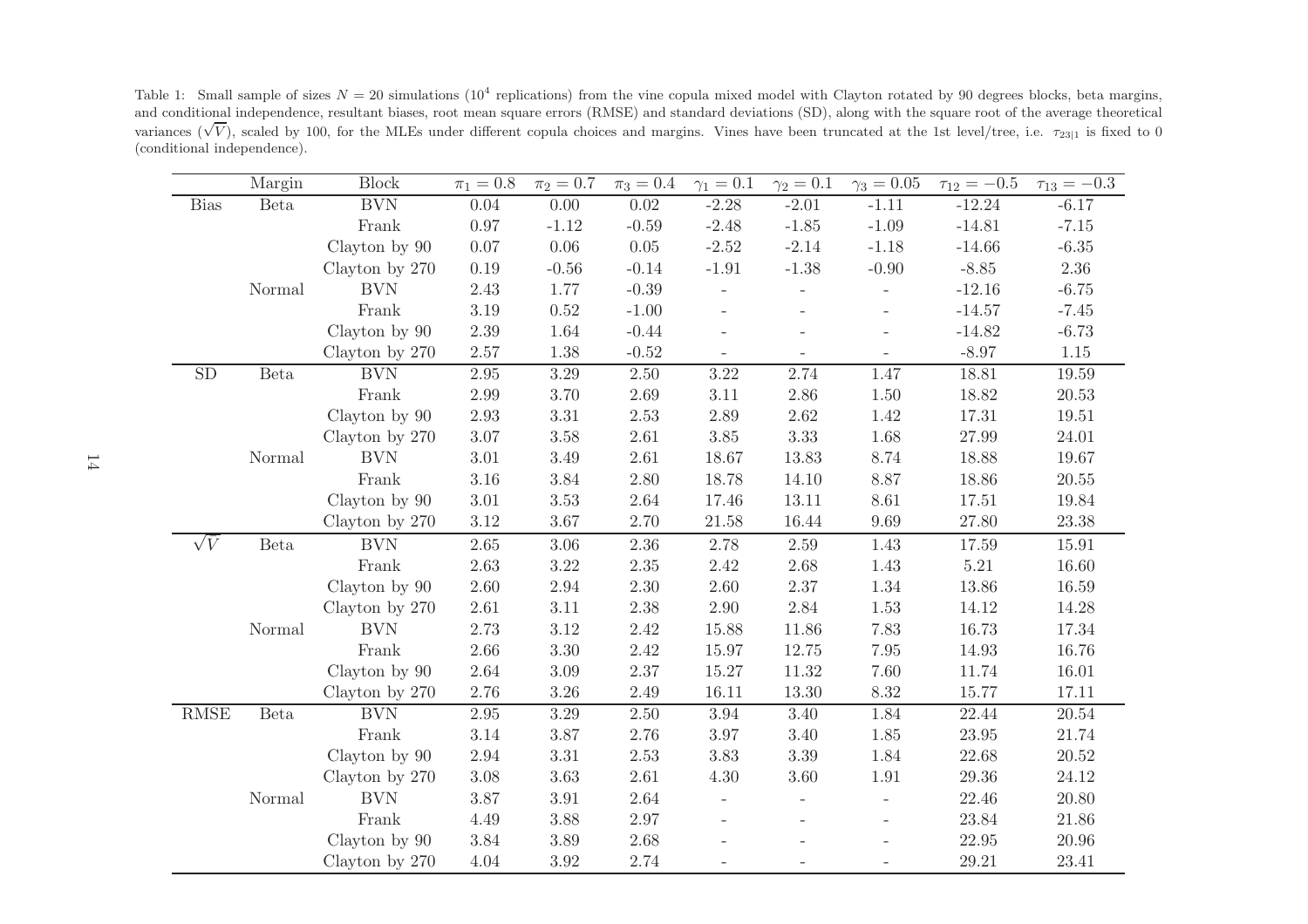- The MLEs of the meta-analytic parameters are slightly underestimated under copula misspecification. That is, there is some downward bias for these parameters, especially if the "working" model is not close to Kullback-Liebler distance with the "true" model, i.e., it is misspecified. For example in the table there is more bias for the Clayton rotated by 270 degrees and Frank blocks since they have different tail dependence from the 'true' model, i.e., the rotated Clayton by 270 degrees. An interesting result is that the BVN copula performed rather well under misspecification.
- The SDs are rather robust to the copula misspecification.
- The meta-analytic MLEs and SDs are not robust to the margin misspecification, while the MLE of  $\tau$  and its SD is.
- Due to small sample size  $(N = 20)$  there is about 2% and 10% bias for the variability and dependence parameters, respectively. These biases decrease as N increases.

The effect of misspecifying the copula choice can be seen as minimal for both the univariate parameters and Kendall's tau. However, note that (a) the meta-analytic parameters are a univariate inference, and hence it is the univariate marginal distribution that matters and not the type of the copula, and, (b) as previously emphasized Kendall's tau only accounts for the dependence dominated by the middle of the data (sensitivities and specificities), and it is expected to be similar amongst different families of copulas. However, the tail dependence varies, as explained in Subsection [4.1,](#page-9-1) and is a property to consider when choosing amongst different families of copulas, and, hence affects the shape of SROC curves, i.e., prediction. SROC will essentially show the effect of different model (random effect distribution) assumptions, since it is an inference that depends on the joint distribution. We refer the interested reader to Nikoloulopoulos<sup>[12](#page-21-8)</sup> for further details.

## <span id="page-14-0"></span>6 Illustrations

We illustrate the use of the vine copula mixed model for the meta-analysis of diagnostic accuracy studies accounting from disease prevalence by re-analysing the data of two published meta-analyses.  $41,42$  $41,42$ These data have been previously analyzed in the trivariate case by Hoyer and Kuss.[19](#page-21-15)

We fit the vine copula mixed model for all different permutations, choices of parametric families of copulas and margins. To make it easier to compare strengths of dependence, we convert from  $\tau$  to the BVN<sup>[38](#page-22-6)</sup>, Frank<sup>[39](#page-22-7)</sup> and rotated Clayton<sup>[40](#page-22-8)</sup> copula parameter  $\theta$  via the relations in [\(11\)](#page-12-1), [\(12\)](#page-12-2), and [\(13\)](#page-12-3).

Model selection is often based on information criteria such as AIC and BIC. We adopt one of this criteria, namely the AIC. The discussion below could also apply to other information criteria. By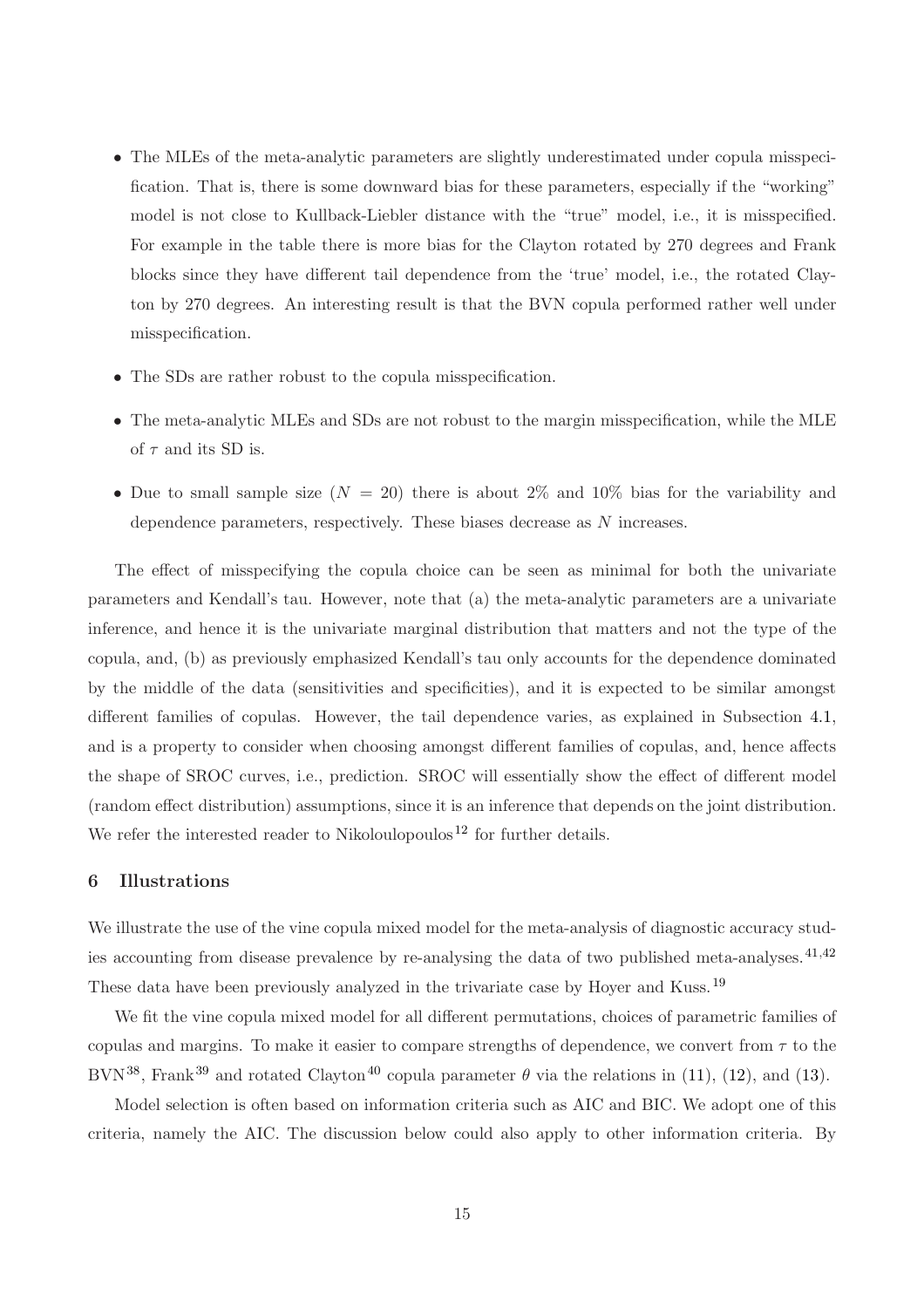using the ML method, the AIC is  $-2\times$ log-likelihood  $+2\times$  (#model parameters) and a smaller AIC value indicates a better fitting model.

We further compute the Vuong's test<sup>[43](#page-22-11)</sup> to reveal if any other vine copula mixed model provides better fit than the standard trivariate GLMM as in Nikoloulopoulos.[12](#page-21-8) The Vuong's test is the sample version of the difference in Kullback-Leibler divergence between two models and can be used to differentiate two parametric models which could be non-nested. Assume that we have Models 1 and 2 with parametric densities  $f^{(1)}$  and  $f^{(2)}$  respectively, with Model 1 being the vine copula mixed model composed by BVN copulas and normal margins, i.e., the standard GLMM. The sample version of the difference in Kullback-Leibler divergence between two models with MLEs  $\hat{\theta}^{(1)}, \hat{\theta}^{(2)}$  is

$$
\bar{D} = \sum_{i=1}^{N} D_i / N,
$$

where  $D_i = \log \left[ \frac{f^{(2)}(Y_1, Y_2; \hat{\theta}^{(2)})}{f^{(1)}(Y_1, Y_2; \hat{\theta}^{(1)})} \right]$  $f^{(1)}(Y_1,Y_2;\hat{\boldsymbol{\theta}}^{(1)})$ . Model 1 is the better fitting model if  $\bar{D} < 0$ , and Model 2 is the better fitting model if  $\bar{D} > 0$ . Vuong<sup>[43](#page-22-11)</sup> has shown that asymptotically under the null hypothesis that Models 1 and 2 have the same parametric densities  $f^{(1)}$  and  $f^{(2)}$ ,

$$
z_0 = \sqrt{N}\bar{D}/s \stackrel{H_0}{\sim} \mathcal{N}(0,1),
$$

where  $s^2 = \frac{1}{N-1}$  $\frac{1}{N-1}\sum_{i=1}^{N}(D_i-\bar{D})^2$ .

## 6.1 The  $\beta$ -D-Glucan data

In this section we apply the copula mixed models to data on the 8 cohort studies in the meta-analysis in Karageorgopoulos et al.<sup>[41](#page-22-9)</sup>. The interest here is to assess  $\beta$ -D-Glucan as a serum or plasma marker for the presence of invasive fungal infections, where different medical criteria are used as reference standards.

The AICs showed that a vine copula mixed model with rotated Clayton copulas by 0 (for positive dependence) and 90 (for negative dependence) degrees, beta margins, and permutation {12, 23, 13|2} provides the best fit (Table [2\)](#page-16-0). It is revealed that a vine copula mixed model with the sensitivity, specificity, and disease prevalence on the original scale provides better fit than the GLMM, which models the sensitivity, specificity and disease prevalence on a transformed scale. In fact, from the Vuong's statistic there is enough improvement to get a statistical significant difference ( $p$ -value= 0.008).

Due to small sample size in this study we have then fitted all the truncated at level-1 vines copula mixed models with different permutations and choices of parametric families of copulas and margins.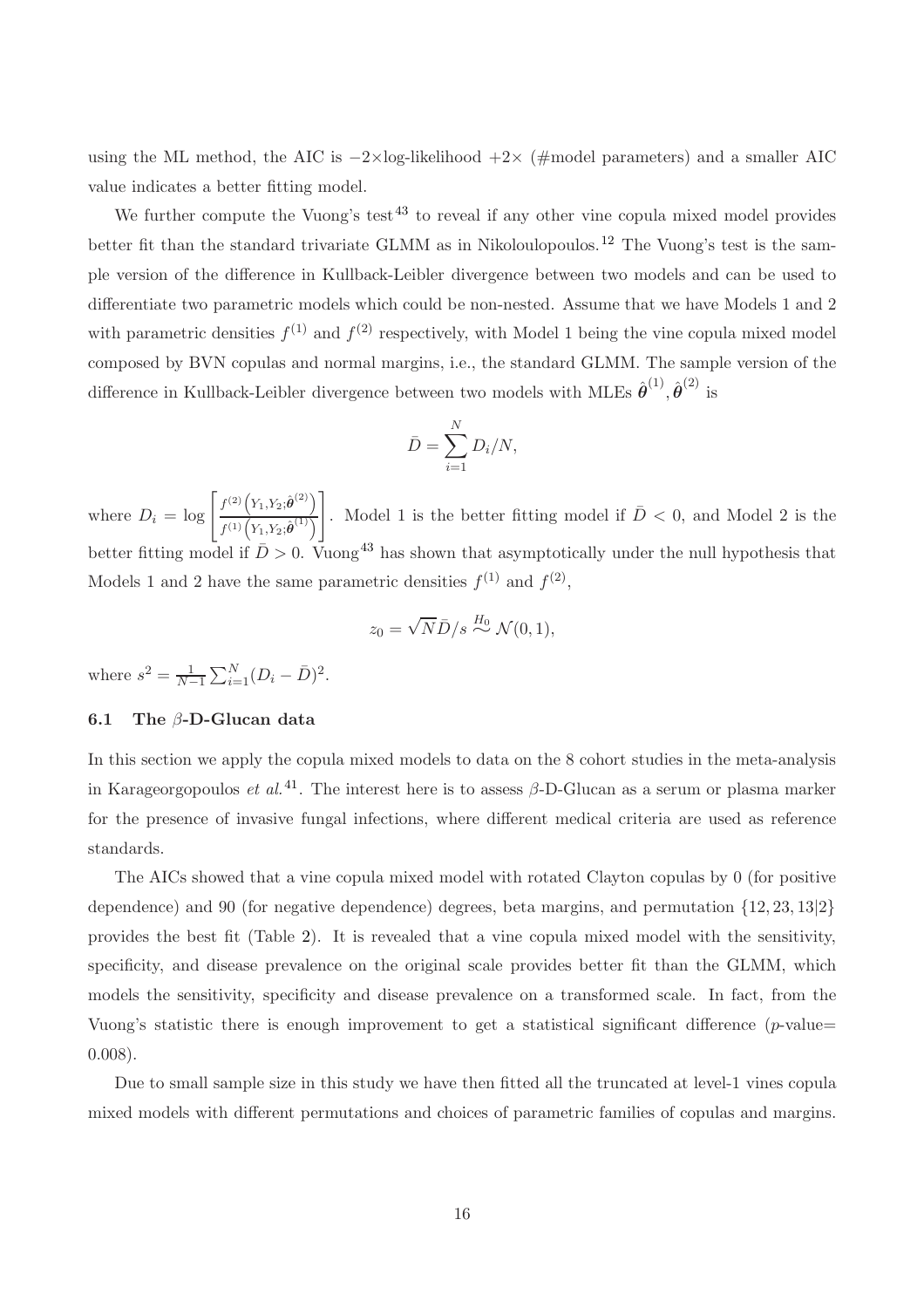<span id="page-16-0"></span>

|                     |                |           |                            |              |          |                    | Normal margins |                    |                                             |                     |          |                      |
|---------------------|----------------|-----------|----------------------------|--------------|----------|--------------------|----------------|--------------------|---------------------------------------------|---------------------|----------|----------------------|
|                     | <b>BVN</b>     |           | Clayton by $90/0$<br>Frank |              |          | Clayton by $270/0$ |                |                    | Clayton by $270/180$<br>Clayton by $90/180$ |                     |          |                      |
|                     | Est.           | $\rm SE$  | Est.                       | SE           | Est.     | $\rm SE$           | Est.           | $\rm SE$           | Est.                                        | SE                  | Est.     | $\rm SE$             |
| $\pi_2$             | 0.87           | 0.04      | 0.88                       | 0.03         | 0.87     | $0.03\,$           | 0.87           | $0.03\,$           | 0.87                                        | $0.03\,$            | 0.87     | 0.03                 |
| $\pi_3$             | 0.14           | 0.03      | 0.13                       | 0.02         | 0.14     | 0.02               | 0.14           | 0.03               | $0.14\,$                                    | $0.02\,$            | $0.14\,$ | 0.03                 |
| $\pi_1$             | 0.71           | 0.06      | 0.71                       | 0.06         | 0.70     | 0.06               | 0.71           | 0.07               | 0.71                                        | $0.06\,$            | 0.71     | 0.07                 |
| $\sigma_2$          | 0.69           | 0.21      | 0.70                       | 0.21         | 0.68     | $0.21\,$           | 0.70           | 0.21               | 0.68                                        | 0.21                | 0.70     | 0.21                 |
| $\sigma_3$          | $0.52\,$       | 0.16      | 0.53                       | 0.16         | 0.49     | $0.15\,$           | $0.57\,$       | $0.18\,$           | 0.49                                        | 0.14                | $0.56\,$ | 0.18                 |
| $\sigma_1$          | 0.71           | 0.26      | 0.71                       | 0.26         | 0.70     | 0.26               | 0.75           | $0.31\,$           | 0.72                                        | 0.28                | $0.75\,$ | 0.30                 |
| $\tau_{23}$         | $-0.41$        | 0.23      | $-0.37$                    | 0.22         | $-0.35$  | 0.25               | $-0.34$        | 0.22               | $-0.39$                                     | 0.23                | $-0.37$  | 0.22                 |
| $\tau_{12}$         | 0.08           | 0.31      | 0.09                       | 0.29         | 0.04     | 0.23               | 0.17           | 0.23               | 0.00                                        | 0.26                | 0.16     | 0.25                 |
| $\tau_{13 2}$       | $-0.12$        | 0.31      | $-0.10$                    | 0.29         | $-0.22$  | 0.25               | $-0.30$        | 0.22               | $-0.10$                                     | 0.23                | $-0.02$  | $0.25\,$             |
| AIC                 | 188.06         |           | 188.49                     |              |          | 187.23             |                | 188.00             |                                             | 187.51              |          | 188.75               |
|                     |                |           |                            |              |          |                    | Vuong's test   |                    |                                             |                     |          |                      |
| $z_0$               | $\overline{a}$ |           | $-0.81$                    |              | 1.45     |                    |                | $-1.08$            | 0.99                                        |                     | $-1.55$  |                      |
| $p$ -value          |                |           |                            | 0.42<br>0.15 |          |                    | 0.28           |                    | 0.32                                        |                     | 0.12     |                      |
|                     | Beta margins   |           |                            |              |          |                    |                |                    |                                             |                     |          |                      |
|                     |                |           |                            |              |          |                    |                |                    |                                             |                     |          |                      |
|                     | <b>BVN</b>     |           | Frank                      |              |          | Clayton by $90/0$  |                | Clayton by $270/0$ |                                             | Clayton by $90/180$ |          | Clayton by $270/180$ |
|                     | Est.           | <b>SE</b> | Est.                       | <b>SE</b>    | Est.     | $\rm SE$           | Est.           | $\rm SE$           | Est.                                        | <b>SE</b>           | Est.     | <b>SE</b>            |
| $\pi_2$             | $0.85\,$       | 0.03      | 0.86                       | 0.03         | 0.86     | $\overline{0.03}$  | 0.85           | 0.03               | 0.86                                        | $0.03\,$            | 0.85     | 0.03                 |
| $\pi_3$             | $0.15\,$       | 0.02      | 0.14                       | 0.02         | $0.15\,$ | $0.02\,$           | $0.15\,$       | $0.03\,$           | $0.15\,$                                    | $0.02\,$            | $0.15\,$ | 0.03                 |
| $\pi_1$             | 0.69           | 0.06      | 0.69                       | 0.06         | 0.68     | 0.06               | 0.69           | 0.06               | 0.69                                        | 0.06                | 0.69     | 0.06                 |
| $\sigma_2$          | 0.05           | 0.03      | 0.05                       | 0.03         | 0.05     | 0.03               | 0.05           | 0.03               | 0.05                                        | 0.03                | 0.05     | 0.03                 |
| $\sigma_3$          | $0.03\,$       | 0.02      | 0.03                       | 0.02         | $0.03\,$ | 0.02               | 0.04           | 0.02               | $0.03\,$                                    | $0.02\,$            | $0.03\,$ | 0.02                 |
| $\sigma_1$          | 0.09           | 0.06      | 0.09                       | 0.06         | 0.09     | $0.05\,$           | $0.10\,$       | $0.07\,$           | $0.09\,$                                    | 0.06                | 0.10     | 0.06                 |
| $\tau_{23}$         | $-0.40$        | 0.23      | $-0.35$                    | 0.22         | $-0.35$  | 0.25               | $-0.33$        | 0.24               | $-0.39$                                     | 0.23                | $-0.35$  | 0.24                 |
| $\tau_{12}$         | 0.08           | 0.31      | 0.09                       | 0.29         | $0.05\,$ | 0.25               | $0.19\,$       | 0.22               | $-0.01$                                     | 0.28                | 0.19     | 0.24                 |
| $\tau_{13 2}$       | $-0.12$        | $0.31\,$  | $-0.10$                    | 0.29         | $-0.22$  | 0.24               | $-0.30$        | 0.22               | $-0.11$                                     | 0.23                | $-0.01$  | 0.26                 |
| <b>AIC</b>          | 187.37         |           | 187.80                     |              |          | 186.50             |                | 187.20             |                                             | 186.74              |          | 187.97               |
|                     |                |           |                            |              |          |                    | Vuong's test   |                    |                                             |                     |          |                      |
| $z_0$<br>$p$ -value | 0.80<br>0.42   |           | 0.49<br>$0.62\,$           |              |          | 2.05<br>$0.04\,$   |                | $-0.63$<br>0.53    |                                             | 1.48<br>$0.14\,$    |          | $-0.53$<br>0.60      |

Table 2: AICs, estimates and standard errors (SE), along with the Vuong's statistics and <sup>p</sup>-values for the β-D-Glucan data where the dependence is driven by the number of true negatives  $Y_2$ .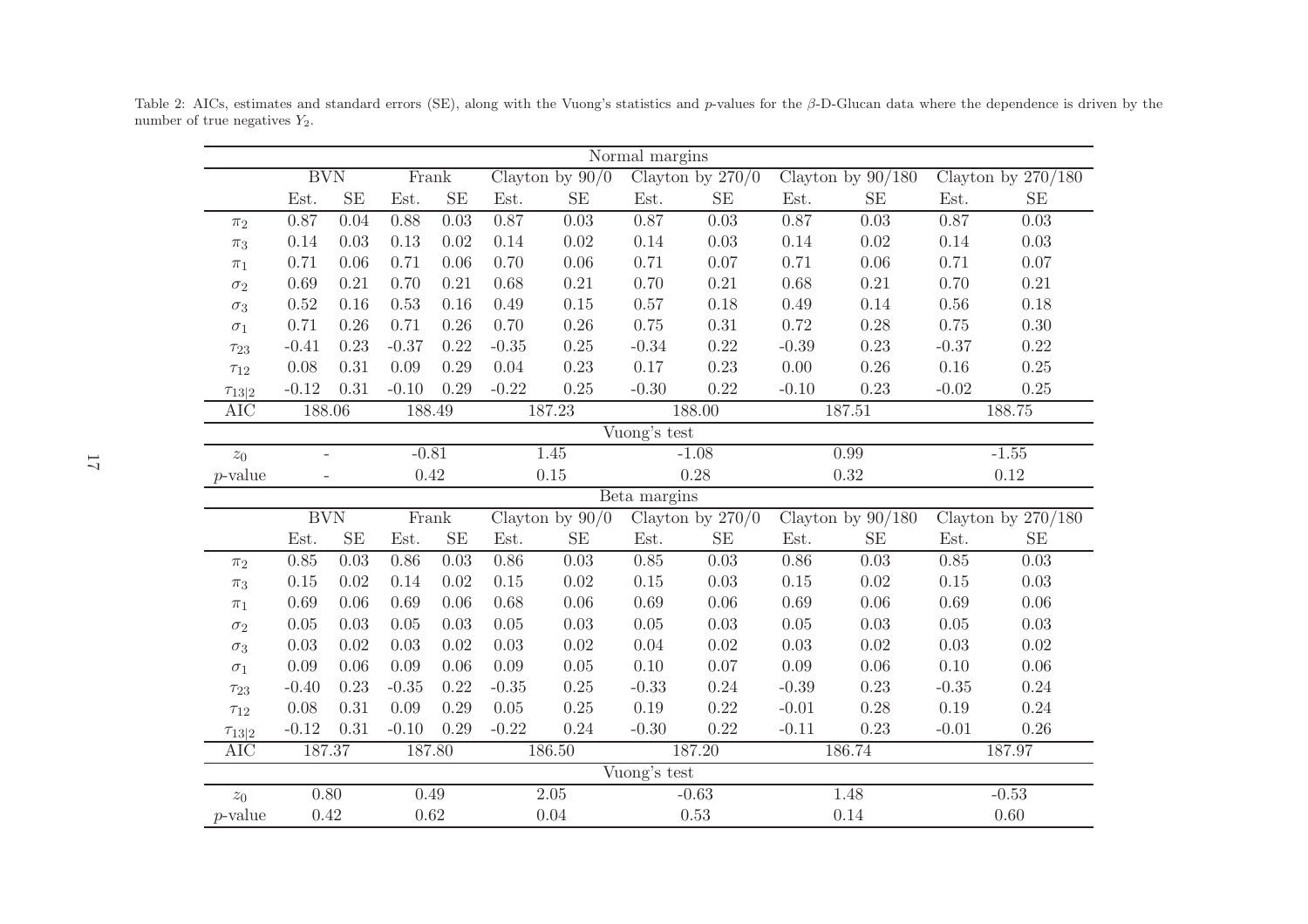<span id="page-17-0"></span>

|             |               |                                      |         |              |                |                     | Normal margins |                     |          |                     |          |                     |  |
|-------------|---------------|--------------------------------------|---------|--------------|----------------|---------------------|----------------|---------------------|----------|---------------------|----------|---------------------|--|
|             |               | <b>BVN</b><br>Frank<br>Clayton by 90 |         |              | Clayton by 270 | Clayton by $90/270$ |                | Clayton by $270/90$ |          |                     |          |                     |  |
|             | Est.          | <b>SE</b>                            | Est.    | <b>SE</b>    | Est.           | <b>SE</b>           | Est.           | <b>SE</b>           | Est.     | SE                  | Est.     | SE                  |  |
| $\pi_3$     | 0.14          | 0.02                                 | 0.13    | 0.02         | 0.14           | 0.03                | 0.14           | 0.02                | 0.14     | 0.02                | 0.14     | 0.03                |  |
| $\pi_1$     | 0.71          | 0.06                                 | 0.70    | 0.06         | 0.70           | 0.06                | 0.70           | $0.06\,$            | 0.71     | 0.06                | 0.71     | 0.06                |  |
| $\pi_2$     | 0.87          | 0.03                                 | 0.88    | 0.03         | 0.87           | 0.03                | 0.87           | 0.02                | 0.87     | 0.02                | 0.87     | 0.03                |  |
| $\sigma_3$  | 0.52          | 0.16                                 | 0.53    | 0.17         | 0.58           | 0.19                | 0.49           | 0.14                | 0.50     | 0.15                | $0.56\,$ | 0.18                |  |
| $\sigma_1$  | 0.71          | 0.26                                 | 0.71    | 0.26         | 0.71           | 0.26                | 0.71           | 0.27                | 0.69     | 0.25                | 0.72     | 0.27                |  |
| $\sigma_2$  | 0.70          | 0.22                                 | 0.70    | 0.22         | 0.72           | 0.23                | 0.68           | 0.22                | 0.69     | 0.22                | 0.71     | 0.23                |  |
| $\tau_{13}$ | $-0.14$       | 0.30                                 | $-0.11$ | 0.28         | $-0.26$        | 0.28                | $-0.05$        | $0.25\,$            | $-0.21$  | 0.27                | $-0.09$  | 0.30                |  |
| $\tau_{23}$ | $-0.42$       | 0.25                                 | $-0.36$ | 0.19         | $-0.39$        | 0.30                | $-0.39$        | 0.19                | $-0.39$  | 0.19                | $-0.39$  | 0.30                |  |
| AIC         | 186.08        |                                      | 186.57  |              |                | 186.49              |                | 185.64              |          | 185.10              |          | 187.04              |  |
|             |               |                                      |         |              |                |                     | Vuong's test   |                     |          |                     |          |                     |  |
| $z_0$       | 28.15<br>2.68 |                                      |         | 1.47<br>2.49 |                |                     |                | 4.87                |          | 2.15                |          |                     |  |
| $p$ -value  | $< 0.001$     |                                      | 0.01    |              |                | 0.14                |                | 0.01                |          | < 0.001             |          | 0.03                |  |
|             |               |                                      |         |              |                |                     | Beta margins   |                     |          |                     |          |                     |  |
|             | <b>BVN</b>    |                                      | Frank   |              |                | Clayton by $90$     |                | Clayton by 270      |          | Clayton by $90/270$ |          | Clayton by $270/90$ |  |
|             | Est.          | SE                                   | Est.    | SE           | Est.           | SE                  | Est.           | $\rm SE$            | Est.     | $\rm SE$            | Est.     | SE                  |  |
| $\pi_3$     | 0.15          | 0.02                                 | 0.14    | 0.02         | 0.15           | $0.03\,$            | $0.15\,$       | 0.02                | $0.15\,$ | 0.02                | $0.15$   | $0.03\,$            |  |
| $\pi_1$     | 0.69          | 0.06                                 | 0.69    | 0.06         | 0.68           | 0.06                | 0.69           | 0.06                | 0.69     | 0.06                | $0.69\,$ | 0.06                |  |
| $\pi_2$     | 0.85          | 0.03                                 | 0.86    | 0.03         | 0.85           | 0.03                | 0.86           | 0.03                | 0.86     | 0.03                | 0.86     | 0.03                |  |
| $\gamma_3$  | 0.03          | 0.02                                 | 0.03    | 0.02         | 0.04           | 0.02                | 0.03           | 0.02                | 0.03     | 0.02                | 0.03     | 0.02                |  |
| $\gamma_1$  | 0.09          | 0.06                                 | 0.09    | 0.06         | 0.09           | 0.05                | 0.09           | $0.06\,$            | 0.08     | 0.05                | 0.09     | 0.06                |  |
| $\gamma_2$  | 0.05          | 0.03                                 | 0.05    | 0.03         | 0.05           | 0.03                | $0.05\,$       | 0.03                | $0.05\,$ | 0.03                | $0.05\,$ | 0.03                |  |
| $\tau_{13}$ | $-0.15$       | 0.29                                 | $-0.10$ | 0.28         | $-0.24$        | 0.28                | $-0.05$        | 0.27                | $-0.20$  | 0.26                | $-0.09$  | 0.31                |  |
| $\tau_{23}$ | $-0.40$       | 0.24                                 | $-0.34$ | 0.21         | $-0.36$        | 0.27                | $-0.39$        | 0.22                | $-0.39$  | 0.22                | $-0.36$  | 0.27                |  |
| <b>AIC</b>  | 185.38        |                                      | 185.89  |              | 185.81         |                     | 184.90         |                     | 184.37   |                     | 186.35   |                     |  |
|             |               |                                      |         |              |                |                     | Vuong's test   |                     |          |                     |          |                     |  |
| $z_0$       | 3.49          |                                      | 2.82    |              |                | 1.45                | 3.14           |                     | 7.35     |                     |          | 1.46                |  |
| $p$ -value  | < 0.001       |                                      | 0.01    |              |                | 0.15                | < 0.001        |                     |          | < 0.001             |          | 0.14                |  |

Table 3: AICs, estimates and standard errors (SE), along with the Vuong's statistics and <sup>p</sup>-values for the β-D-Glucan data where the dependence is driven by the number of diseased persons  $Y_3$ . Vines have been truncated at the 1st level/tree, i.e.  $\tau_{12|3}$  is fixed to 0 (conditional independence).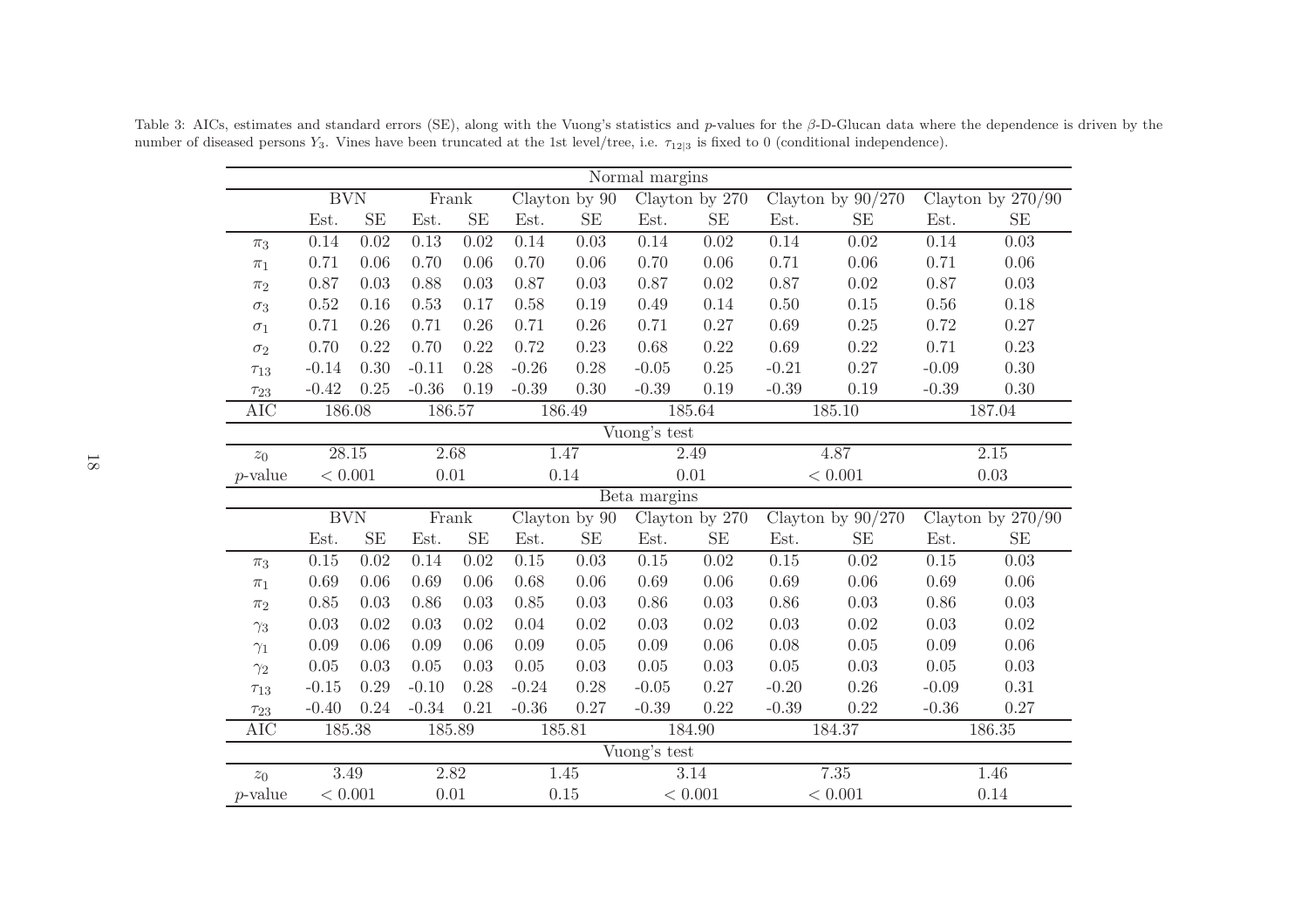The AICs showed that a vine copula mixed model with rotated Clayton copulas by 90 and 270 (both for negative dependence but with different tail direction) degrees, beta margins, and permutation {13, 23, 12|3} provides the best fit (Table [3\)](#page-17-0). This result suggests some skewness to upper-lower tail for the pair of sensitivity and disease prevalence (i.e., the data display dependence between extreme big values of sensitivity and extreme small values of disease prevalence), and, some skewness to lowerupper tail for the pair of specificity and disease prevalence (i.e., the data display dependence between extreme small values of specificity and extreme big values of disease prevalence).

It is revealed that a vine copula mixed model with the sensitivity, specificity, and prevalence on the original scale provides better fit than the GLMM, which models the sensitivity, specificity and prevalence on a transformed scale. In fact, from the Vuong's statistic there is enough improvement to get a highly statistical significant difference (p-value< 0.001). In order to include a penalty for the different number of parameters among the models, we used the adjusted Vuong's<sup>[43](#page-22-11)</sup> version:

$$
\bar{D} - N^{-1}\{\#\text{Model 2 parameters} - \#\text{Model 1 parameters}\}.
$$

Finally, note that all models roughly agree on the estimated specificity  $\hat{\pi}_1$  and prevalence  $\hat{\pi}_3$ , but the estimate  $\hat{\pi}_1$  of sensitivity is smaller when beta margins are assumed.

## 6.2 The oral glucose tolerance data

Ye et  $al$ .<sup>[42](#page-22-10)</sup> meta-analyzed 10 studies on the oral glucose tolerance test for the diagnosis of diabetes mellitus in patients during acute coronary syndrome hospitalization.

Fitting the vine copula mixed model for all different permutations, choices of parametric families of copulas and margins, the resultant estimate of the one of the dependence parameter in the first tree was close to the right boundary of its parameter space, and the conditional dependence parameter was strongly negative. This is a clear case in which the vine copula model with a full structure provides more dependence structure that it is actually required. This has not been revealed in Hoyer and Kuss<sup>[19](#page-21-15)</sup> since their approximation method substantially underestimates the dependence parameters.<sup>[12](#page-21-8)</sup>

Hence we fit all the truncated at level-1 vines copula mixed models with different permutations and choices of parametric families of copulas and margins. All models agree on the estimated specificity  $\hat{\pi}_2$  and prevalence  $\hat{\pi}_3$  but the estimate of  $\hat{\pi}_1$  is larger under the standard GLMM. Since the number of parameters is the same between the models, we use the log-likelihood at estimates as a measure for goodness of fit between the models. According to the likelihood principle better fits are provided using permutation {12, 13, 23|1} and the best is provided by the truncated at level-1 vine copulas composed with BVN copulas and beta margins (Table [4\)](#page-19-0). The log-likelihood is −86.24 and −85.89 for BVN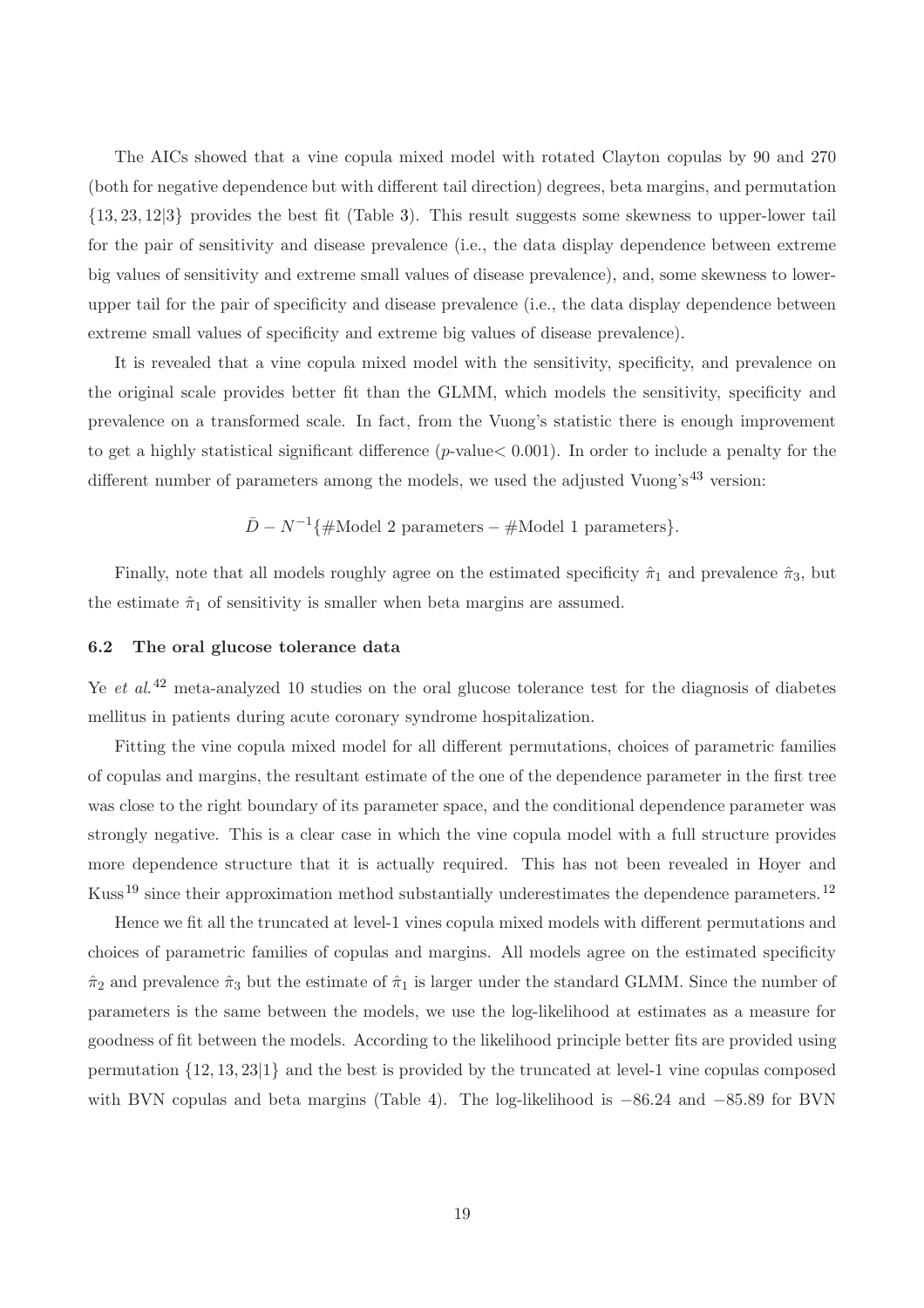<span id="page-19-0"></span>

|                     |              |                           |      |                    |      |              | Normal margins |                  |                    |                    |                    |                    |
|---------------------|--------------|---------------------------|------|--------------------|------|--------------|----------------|------------------|--------------------|--------------------|--------------------|--------------------|
|                     | <b>BVN</b>   |                           |      | Frank              |      | Clayton      | Clayton by 180 |                  | Clayton by $0/180$ |                    | Clayton by $180/0$ |                    |
|                     | Est.         | SE                        | Est. | <b>SE</b>          | Est. | $\rm SE$     | Est.           | $\rm SE$         | Est.               | $\rm SE$           | Est.               | $\rm SE$           |
| $\pi_1$             | 0.71         | 0.07                      | 0.72 | 0.06               | 0.72 | 0.06         | 0.71           | 0.06             | 0.72               | 0.06               | 0.70               | 0.07               |
| $\pi_2$             | 0.87         | 0.03                      | 0.87 | 0.03               | 0.87 | 0.03         | 0.87           | $0.03\,$         | 0.87               | 0.03               | 0.87               | 0.03               |
| $\pi_3$             | 0.15         | 0.04                      | 0.15 | 0.04               | 0.15 | 0.04         | 0.15           | 0.04             | $0.15\,$           | 0.04               | $0.15\,$           | 0.04               |
| $\sigma_1$          | 0.77         | 0.39                      | 0.63 | 0.31               | 0.70 | 0.39         | 0.72           | $0.37\,$         | 0.64               | 0.32               | 0.78               | $0.37\,$           |
| $\sigma_2$          | 0.67         | 0.20                      | 0.69 | 0.22               | 0.71 | 0.23         | 0.64           | 0.20             | 0.71               | $0.24\,$           | 0.63               | 0.19               |
| $\sigma_3$          | 0.82         | 0.23                      | 0.80 | 0.22               | 0.82 | 0.24         | 0.80           | 0.22             | 0.80               | 0.22               | 0.84               | 0.24               |
| $\tau_{12}$         | 0.60         | 0.33                      | 0.86 | 0.00               | 0.68 | 0.52         | 0.57           | 0.40             | 0.89               | 0.45               | 0.47               | 0.36               |
| $\tau_{13}$         | 0.19         | 0.31                      | 0.01 | 0.23               | 0.09 | 0.29         | 0.14           | 0.27             | 0.06               | 0.22               | 0.24               | $0.30\,$           |
| $\log L$            |              | $-86.24$                  |      | $-86.49$           |      | $-86.38$     |                | $-86.55$         |                    | $-86.36$           |                    | $-86.44$           |
|                     |              |                           |      |                    |      |              | Vuong's test   |                  |                    |                    |                    |                    |
| $z_0$               |              | $-0.24$<br>$\overline{a}$ |      | $-0.23$<br>$-0.55$ |      |              | $-0.13$        |                  | $-0.36$            |                    |                    |                    |
| $p$ -value          |              | 0.81<br>$\qquad \qquad -$ |      | 0.82<br>0.58       |      |              | 0.90           |                  | 0.72               |                    |                    |                    |
|                     | Beta margins |                           |      |                    |      |              |                |                  |                    |                    |                    |                    |
|                     |              |                           |      |                    |      |              |                |                  |                    |                    |                    |                    |
|                     |              | <b>BVN</b>                |      | Frank              |      | Clayton      |                | $Clayton$ by 180 |                    | Clayton by $0/180$ |                    | Clayton by $180/0$ |
|                     | Est.         | $\operatorname{SE}$       | Est. | <b>SE</b>          | Est. | $\rm SE$     | Est.           | $\rm SE$         | Est.               | $\rm SE$           | Est.               | $\rm SE$           |
| $\pi_1$             | 0.69         | 0.07                      | 0.69 | 0.06               | 0.69 | 0.06         | 0.69           | 0.06             | 0.70               | 0.06               | 0.68               | 0.07               |
| $\pi_2$             | 0.85         | 0.03                      | 0.85 | 0.03               | 0.85 | 0.03         | 0.85           | 0.03             | 0.85               | 0.03               | 0.85               | 0.03               |
| $\pi_3$             | 0.18         | 0.04                      | 0.18 | 0.04               | 0.18 | 0.04         | 0.18           | $0.04\,$         | 0.18               | $0.04\,$           | 0.17               | 0.04               |
| $\gamma_1$          | 0.11         | 0.09                      | 0.10 | 0.09               | 0.10 | 0.08         | 0.10           | 0.09             | 0.09               | 0.07               | 0.11               | 0.09               |
| $\gamma_2$          | 0.05         | 0.03                      | 0.05 | 0.03               | 0.06 | 0.03         | 0.04           | $0.03\,$         | $0.06\,$           | $0.03\,$           | $0.04\,$           | 0.03               |
| $\gamma_3$          | 0.07         | 0.04                      | 0.07 | 0.04               | 0.08 | 0.04         | 0.07           | $0.04\,$         | 0.07               | $0.04\,$           | 0.08               | 0.04               |
| $\tau_{12}$         | 0.56         | 0.29                      | 0.63 | 0.40               | 0.60 | 0.30         | 0.52           | 0.36             | 0.73               | 0.41               | 0.43               | $0.35\,$           |
| $\tau_{13}$         | 0.21         | 0.29                      | 0.11 | 0.34               | 0.14 | 0.26         | 0.15           | 0.28             | 0.08               | 0.22               | 0.26               | 0.30               |
| $\log L$            |              | $-85.89$                  |      | $-86.20$           |      | $-86.00$     |                | $-86.25$         |                    | $-86.05$           |                    | $-86.09$           |
|                     |              |                           |      |                    |      |              | Vuong's test   |                  |                    |                    |                    |                    |
| $z_0$<br>$p$ -value |              | $0.56\,$<br>0.57          |      | 0.05<br>0.96       |      | 0.30<br>0.76 |                | $-0.01$<br>0.99  |                    | 0.19<br>$0.85\,$   |                    | 0.20<br>0.85       |

Table 4: Maximised log-likelihoods, estimates and standard errors (SE), along with the Vuong's statistics and <sup>p</sup>-values for the oral <sup>g</sup>lucose tolerance data where the dependence is driven by the number of true positives  $Y_1$ . Vines have been truncated at the 1st level/tree, i.e.  $\tau_{23|1}$  is fixed to 0 (conditional independence).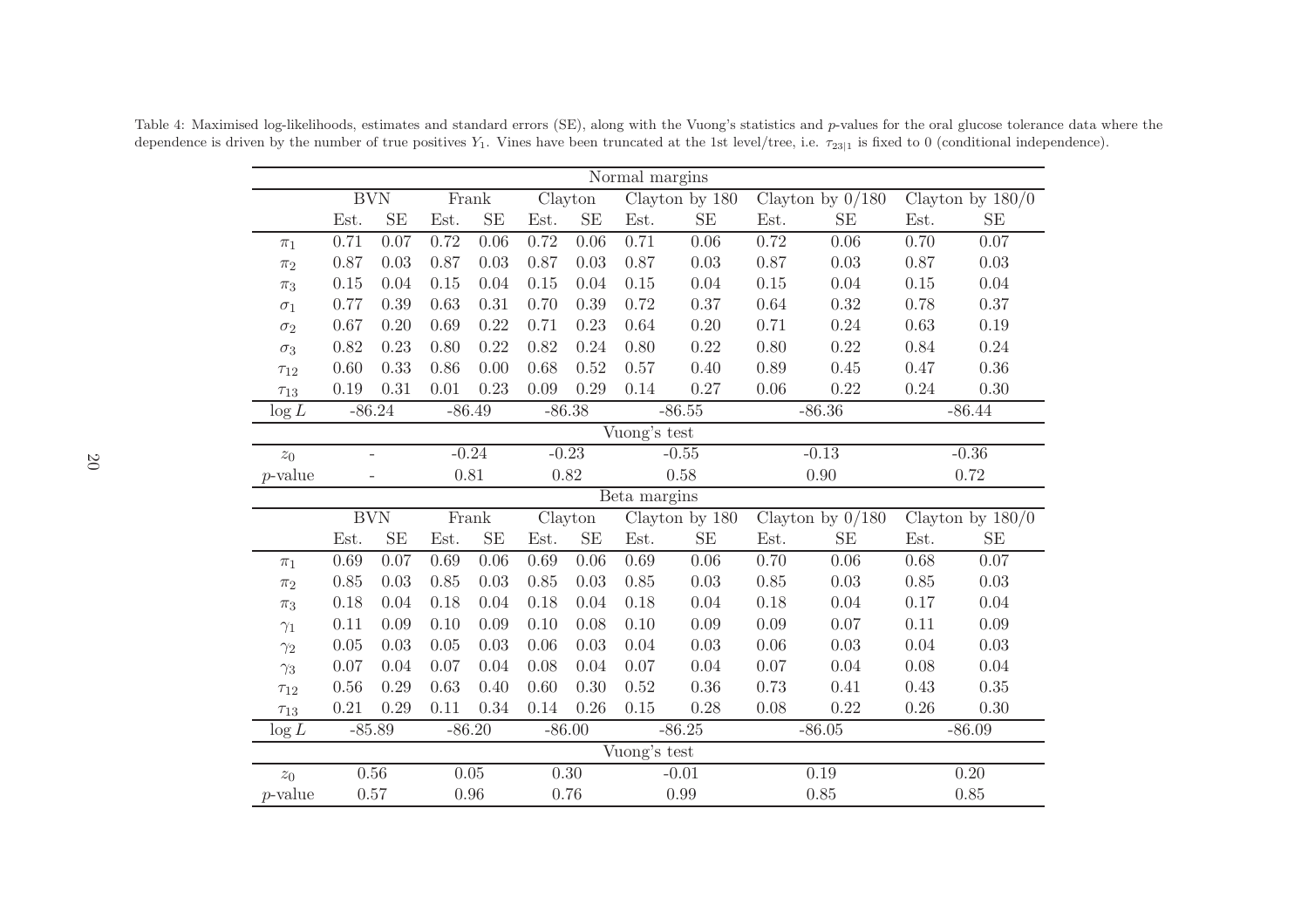building block with normal and beta margins, respectively; thus a beta margin seems to be a better fit for the data. However, according to the Vuong's test the the truncated at level-1 vine copula mixed model with beta margins does not provides better fit  $(p$ -value= 0.574) than a model with normal margins. The latter is close the the standard GLMM.

## <span id="page-20-0"></span>7 Discussion

We have proposed a vine copula mixed model for trivariate meta-analysis of diagnostic test accuracy studies accounting for disease prevalence. Our general statistical model allows for selection of a bivariate block independently among a variety of parametric copula families, i.e., there are no constraints in the choices of bivariate parametric families of copulas.

It also includes the trivariate GLMM as a special case and can be seen to provide an improvement over the GLMM on the basis of the log-likelihood and Vuong's<sup>[43](#page-22-11)</sup> statistic. Hence, superior statistical inference for the meta-analytic parameters of interest can be achieved. This improvement relies on the fact that the random effects distribution is expressed via copulas which can provide a wide range of flexible tail dependencies and asymmetries.<sup>[16](#page-21-12)</sup> The MVN assumption is used in statistics because it is mathematically convenient, but one of our points is that the normality assumption is not reasonable if there is some skewness in the joint tails. The theory and application of copulas have become important in finance, insurance and other areas, in order to deal with dependence in the joint tails. Here, we have indicated that this can also be important in meta-analysis of diagnostic test accuracy studies.

It has been reported in the literature that since the trivariate GLMM has three correlation parameters, there might be estimation problems relating to the correlation parameters, particularly if the sample size is small.<sup>[8](#page-21-5)</sup> Here we use the notion of "truncated at level-1 vine copulas", which allow both parsimony and flexible dependence structure, to subside this problem. This is due to the main result in Joe et al.<sup>[16](#page-21-12)</sup>: all bivariate margins of the vine copula have upper/lower tail dependence if the bivariate copulas at level 1 have upper/lower tail dependence. In a copula modelling framework as well as in any other statistical modelling framework, the pursuit of perfection is illusory and a balance should always be struck between fit and parsimony.[44](#page-22-12)

A challenging direction of future research is to extend our framework to model data from studies that do not report all outcomes via pattern mixture models. Pattern mixture models are studied in Shen and Weissfeld<sup>[45](#page-22-13)</sup> for multivariate copulas and in Mavridis  $et$   $al$ .<sup>[46](#page-22-14)</sup> for multivariate meta-analysis.

# Software

R functions to implement the vine copula mixed model for meta-analysis of diagnostic test accuracy studies acounting for disease prevalence are part of the R package CopulaREMADA.<sup>[47](#page-22-15)</sup>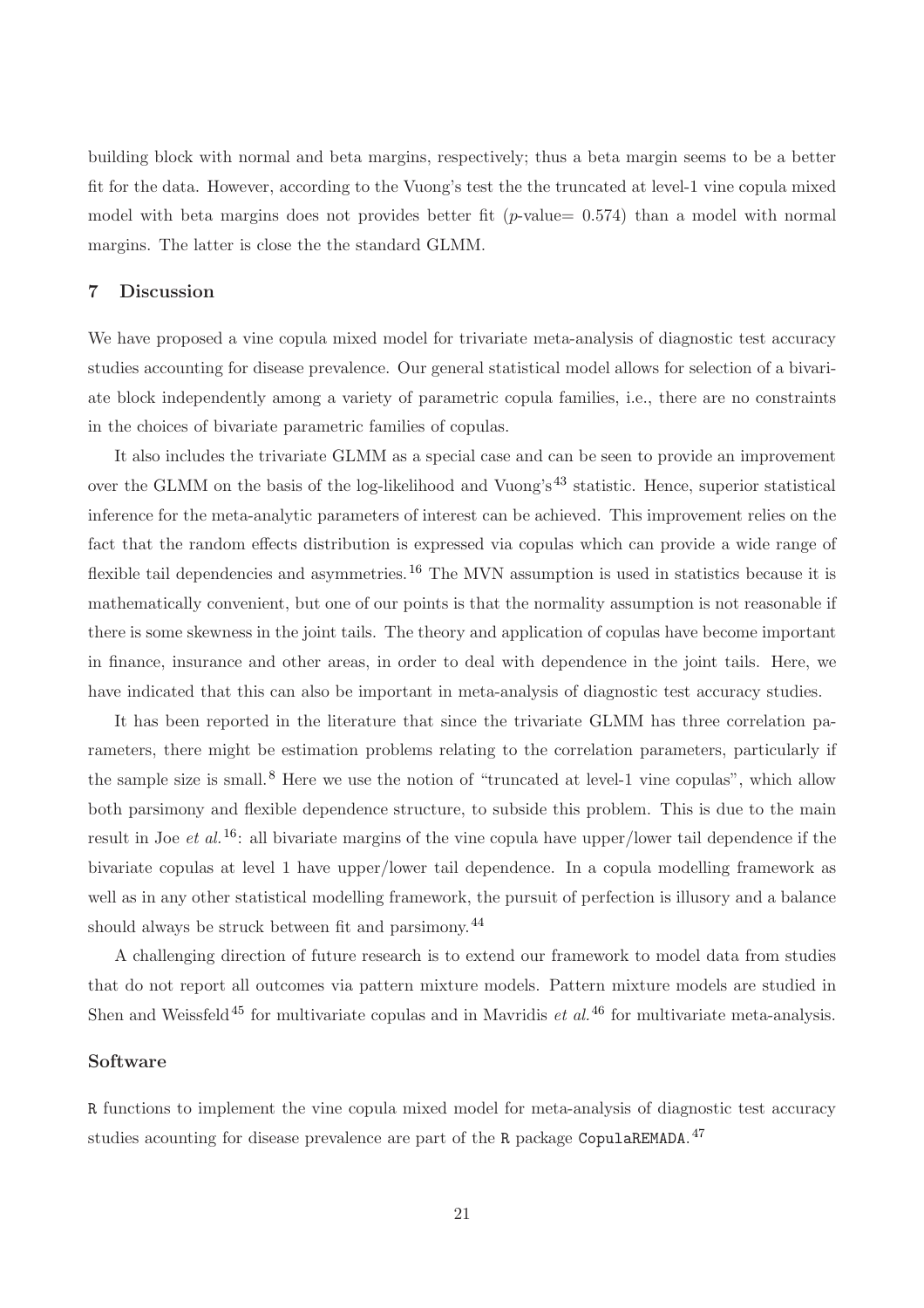#### References

- <span id="page-21-0"></span>[1] Jackson D, Riley R, White IR. Multivariate meta-analysis: Potential and promise. Statistics in Medicine. 2011;30(20):2481–2498.
- [2] Mavridis D, Salanti G. A practical introduction to multivariate meta-analysis. Statistical Methods in Medical Research. 2013;22(2):133–158.
- <span id="page-21-1"></span>[3] Ma X, Nie L, Cole SR, Chu H. Statistical methods for multivariate meta-analysis of diagnostic tests: An overview and tutorial. Statistical Methods in Medical Research. 2013[;DOI:10.1177/0962280213492588.](http://dx.doi.org/10.1177/0962280213492588)
- <span id="page-21-2"></span>[4] Chu H, Nie L, Chen Y, Huang Y, Sun W. Bivariate random effects models for meta-analysis of comparative studies with binary outcomes: Methods for the absolute risk difference and relative risk. Statistical Methods in Medical Research. 2012;21(6):621–633.
- <span id="page-21-3"></span>[5] Chu H, Cole SR. Bivariate meta-analysis of sensitivity and specificity with sparse data: a generalized linear mixed model approach. Journal of Clinical Epidemiology. 2006;59(12):1331–1332.
- [6] Arends LR, Hamza TH, van Houwelingen JC, Heijenbrok-Kal MH, Hunink MGM, Stijnen T. Bivariate Random Effects Meta-Analysis of ROC Curves. Medical Decision Making. 2008;28(5):621–638.
- <span id="page-21-4"></span>[7] Hamza TH, Arends LR, van Houwelingen HC, Stijnen T. Multivariate random effects meta-analysis of diagnostic tests with multiple thresholds. BMC Medical Research Methodology. 2009;9(1):1–15.
- <span id="page-21-5"></span>[8] Chu H, Nie L, Cole SR, Poole C. Meta-analysis of diagnostic accuracy studies accounting for disease prevalence: Alternative parameterizations and model selection. Statistics in Medicine. 2009;28(18):2384–2399.
- <span id="page-21-6"></span>[9] Brenner H, Gefeller O. Variation of sensitivity, specificity, likelihood ratios and predictive values with disease prevalence. Statistics in Medicine. 1997;16(9):981–991.
- [10] Leeflang MMG, Bossuyt PMM, Irwig L. Diagnostic test accuracy may vary with prevalence: implications for evidence-based diagnosis. Journal of Clinical Epidemiology. 2009;62(1):5–12.
- <span id="page-21-7"></span>[11] Leeflang MMG, Rutjes AWS, Reitsma JB, Hooft L, Bossuyt PMM. Variation of a test's sensitivity and specificity with disease prevalence. Canadian Medical Association Journal. 2013;185(11):E537–E544.
- <span id="page-21-8"></span>[12] Nikoloulopoulos AK. A mixed effect model for bivariate meta-analysis of diagnostic test accuracy studies using a copula representation of the random effects distribution. ArXiv e-prints. 2015[;arXiv:1502.07505.](http://arxiv.org/abs/1502.07505)
- <span id="page-21-9"></span>[13] Joe H. Multivariate Models and Dependence Concepts. London: Chapman & Hall; 1997.
- <span id="page-21-10"></span>[14] McNeil AJ, Nešlehová J. Multivariate Archimedean copulas, D-monotone functions and  $l_1$ -norm symmetric distributions. Annals of Statistics. 2009;37:3059–3097.
- <span id="page-21-11"></span>[15] Nikoloulopoulos AK, Joe H, Chaganty NR. Weighted scores method for regression models with dependent data. Biostatistics. 2011;12:653–665.
- <span id="page-21-12"></span>[16] Joe H, Li H, Nikoloulopoulos AK. Tail dependence functions and vine copulas. Journal of Multivariate Analysis. 2010;101:252–270.
- <span id="page-21-13"></span>[17] Kurowicka D, Joe H. Dependence Modeling – Handbook on Vine Copulae. Singapore: World Scientific Publishing Co; 2011.
- <span id="page-21-14"></span>[18] Joe H. Dependence Modeling with Copulas. London: Chapman & Hall; 2014.
- <span id="page-21-15"></span>[19] Hoyer A, Kuss O. Meta-analysis of diagnostic tests accounting for disease prevalence: A new model using trivariate copulas. Statistics in Medicine. 2015;34(11):1912–1924.
- <span id="page-21-16"></span>[20] Kuss O, Hoyer A, Solms A. Meta-analysis for diagnostic accuracy studies: a new statistical model using betabinomial distributions and bivariate copulas. Statistics in Medicine. 2014;33(1):17–30.
- <span id="page-21-17"></span>[21] Demidenko E. Mixed Models: Theory and Applications. Hoboken, New Jersey: John Wiley & Sons; 2004.
- <span id="page-21-18"></span>[22] Nelsen RB. An Introduction to Copulas. New York: Springer-Verlag; 2006.
- <span id="page-21-19"></span>[23] Sklar M. Fonctions de répartition à  $n$  dimensions et leurs marges. Publications de l'Institut de Statistique de l'Université de Paris. 1959;8:229–231.
- <span id="page-21-20"></span>[24] Nikoloulopoulos AK, Joe H. Factor copula models for item response data. Psychometrika. 2015;80:126–150.
- <span id="page-21-21"></span>[25] Nikoloulopoulos AK, Joe H, Li H. Vine copulas with asymmetric tail dependence and applications to financial return data. Computational Statistics & Data Analysis. 2012;56:659–3673.
- <span id="page-21-22"></span>[26] Joe H. Families of m-variate distributions with given margins and  $m(m-1)/2$  bivariate dependence parameters. In: Rüschendorf L, Schweizer B, Taylor MD, editors. Distributions with Fixed Marginals and Related Topics. vol. 28. Hayward, CA: Institute of Mathematical Statistics; 1996. p. 120–141.
- <span id="page-21-23"></span>[27] Aas K, Czado C, Frigessi A, Bakken H. Pair-copula constructions of multiple dependence. Insurance: Mathematics & Economics. 2009;44:182–198.
- <span id="page-21-24"></span>[28] Nikoloulopoulos AK. On the estimation of normal copula discrete regression models using the continuous extension and simulated likelihood. Journal of Statistical Planning and Inference. 2013;143:1923–1937.
- <span id="page-21-25"></span>[29] Nikoloulopoulos AK. Efficient estimation of high-dimensional multivariate normal copula models with discrete spatial responses. Stochastic Environmental Research and Risk Assessment. 2015[;DOI:10.1007/s00477-015-1060-2.](http://dx.doi.org/10.1007/s00477-015-1060-2)
- <span id="page-21-26"></span>[30] Panagiotelis A, Czado C, Joe H. Pair Copula Constructions for Multivariate Discrete Data. Journal of the American Statistical Association. 2012;107:1063–1072.
- <span id="page-21-27"></span>[31] Nash JC. Compact Numerical Methods for Computers: Linear Algebra and Function Minimisation. New York: